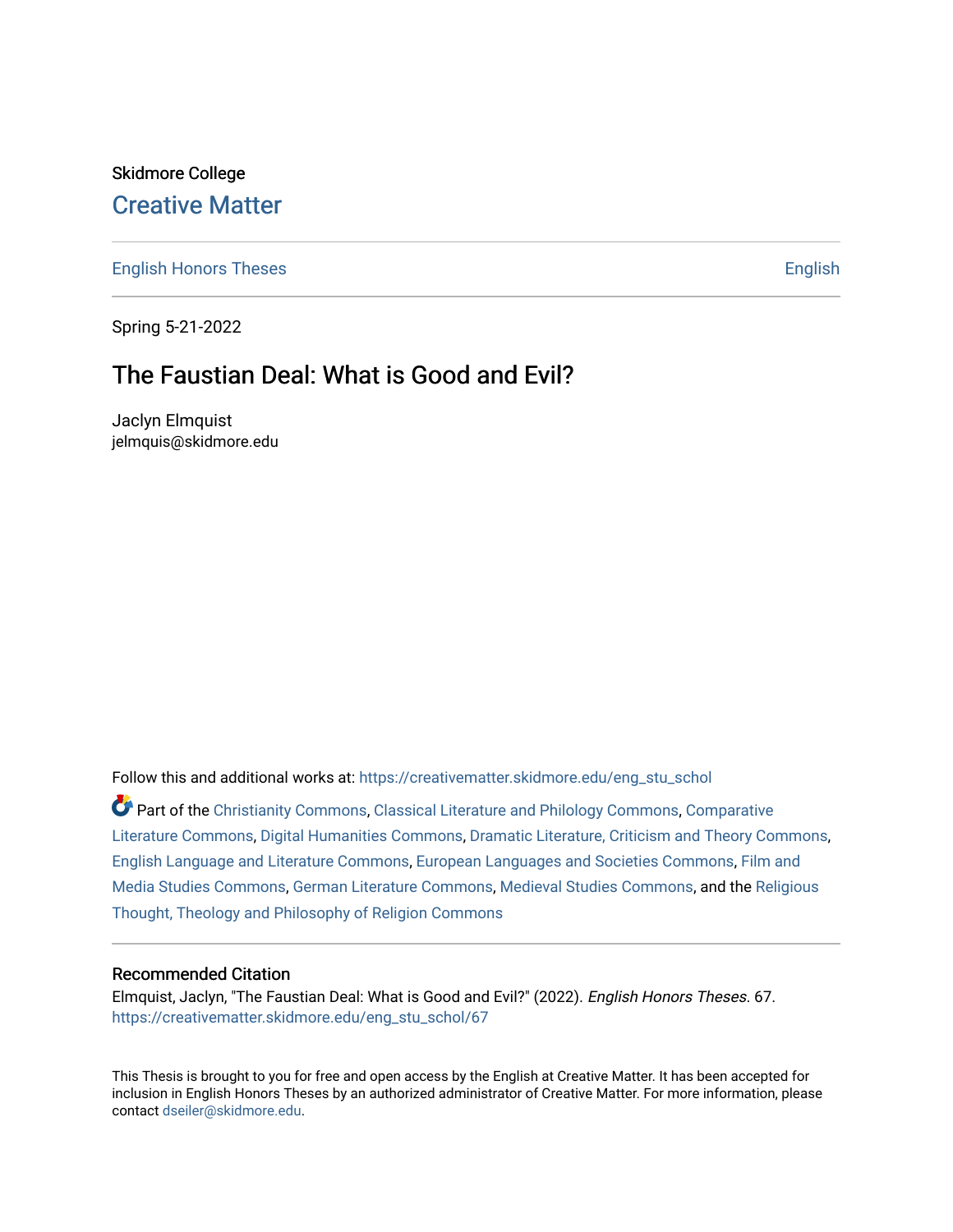# The Faustian Deal: What is Good and Evil?

Jaclyn Elmquist

EN 373: Mephistopheles

Professor Kate Greenspan

11 May 2022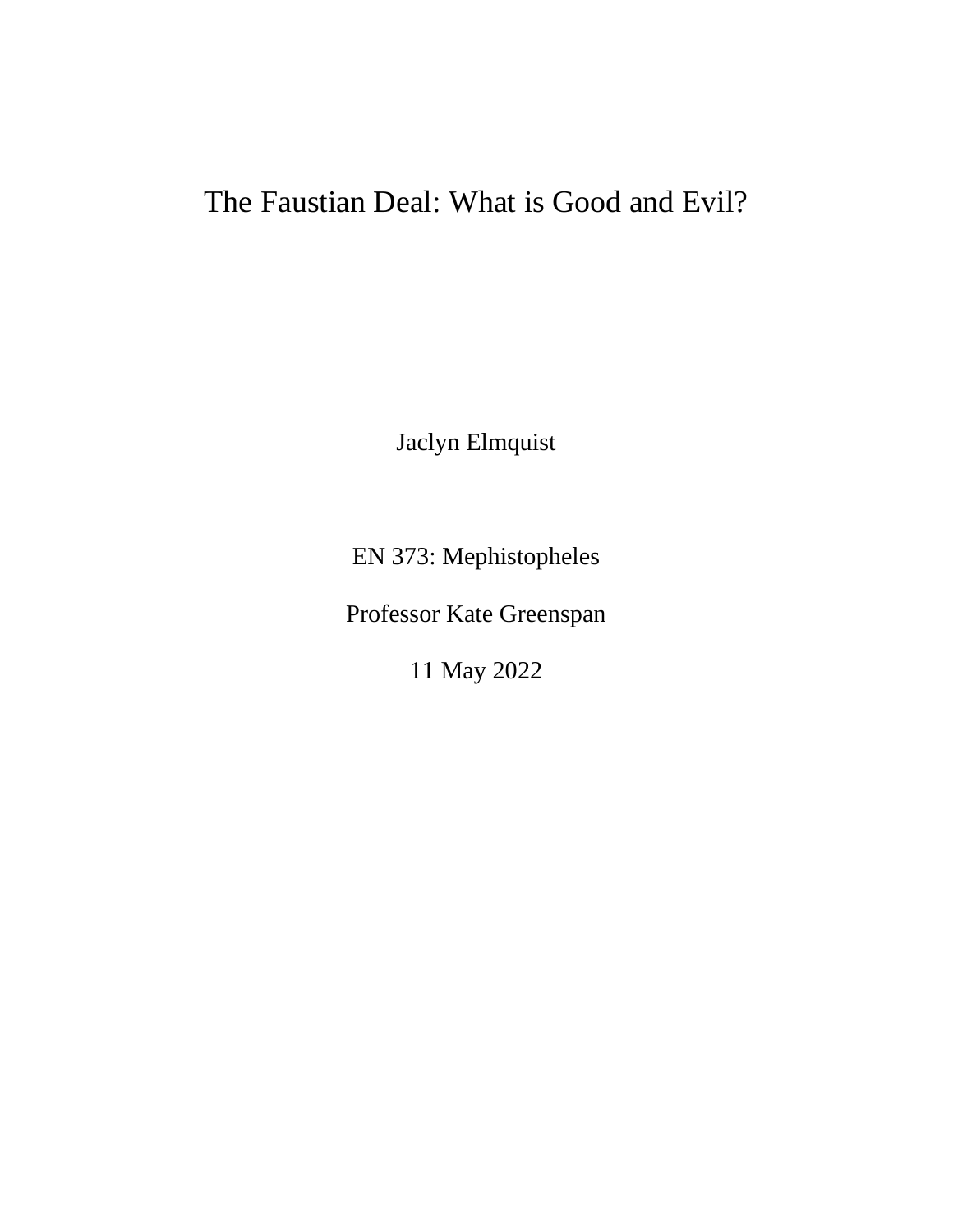All devils began as angels in Heaven. Angels are an "intermediate between God and men" (Pope)—heavenly beings created by God "in a state of innocence" (Kent)—who may become "evil by their own act" (Kent). Lucifer was the first angel to fall as he said, "in your heart...I will raise my throne above the stars of God...I will make myself like the most High" (Isaiah 14:12-14). Instead of reaching God's power, God "brought [Lucifer] down to Sheol, to the depths of the Pit" (Isaiah 14:15). Lucifer and the following fallen angels are damned to hell for eternity, never to experience Heaven again.

In contrast to angels, "God created humankind in his image" (Genesis 1:27). Hence, humanity is "like the most High" as compared to angels. Moreover, humans are on earth, a new place that is outside the divine, and thus, accessible to devils. Ergo, the devil jealously takes advantage of God's new naive creations.

In the Garden of Eden,<sup>1</sup> the devil, disguised as a serpent,<sup>2</sup> tempts Eve. In Eden, God forbid Adam and Eve from one action: eating from the tree of knowledge because "you will shall die" (Genesis 2:17). Accordingly, the serpent claims, when a person eats from the tree of knowledge, "You will not die…your eyes will be opened, and you will be like God, knowing good and evil" (Genesis 3:5). In this instance, the devil proposes an implicit deal with Eve. He promises Eve that, by eating the fruit, she will "be like God." This is the same desire that caused Lucifer's damnation. In turn, the devil knows that once Eve bites, she will be punished as he was. Hence, in the exchange, the devil receives the satisfaction of seeing God's "image" fall from favor. Eve is so enticed by the serpent's offer, that she disobeys God and takes a bite,

<sup>&</sup>lt;sup>1</sup> The original home of all of God's creation before Eve's sin. In some translations, the Garden of Eden and (terrestrial) paradise are used interchangeably (Driscoll).

<sup>&</sup>lt;sup>2</sup> "that ancient serpent, who is called the Devil and Satan, who deceiver of the whole world—and he was cast unto the earth, and his angels were thrown down with him" (Revelation 12:9)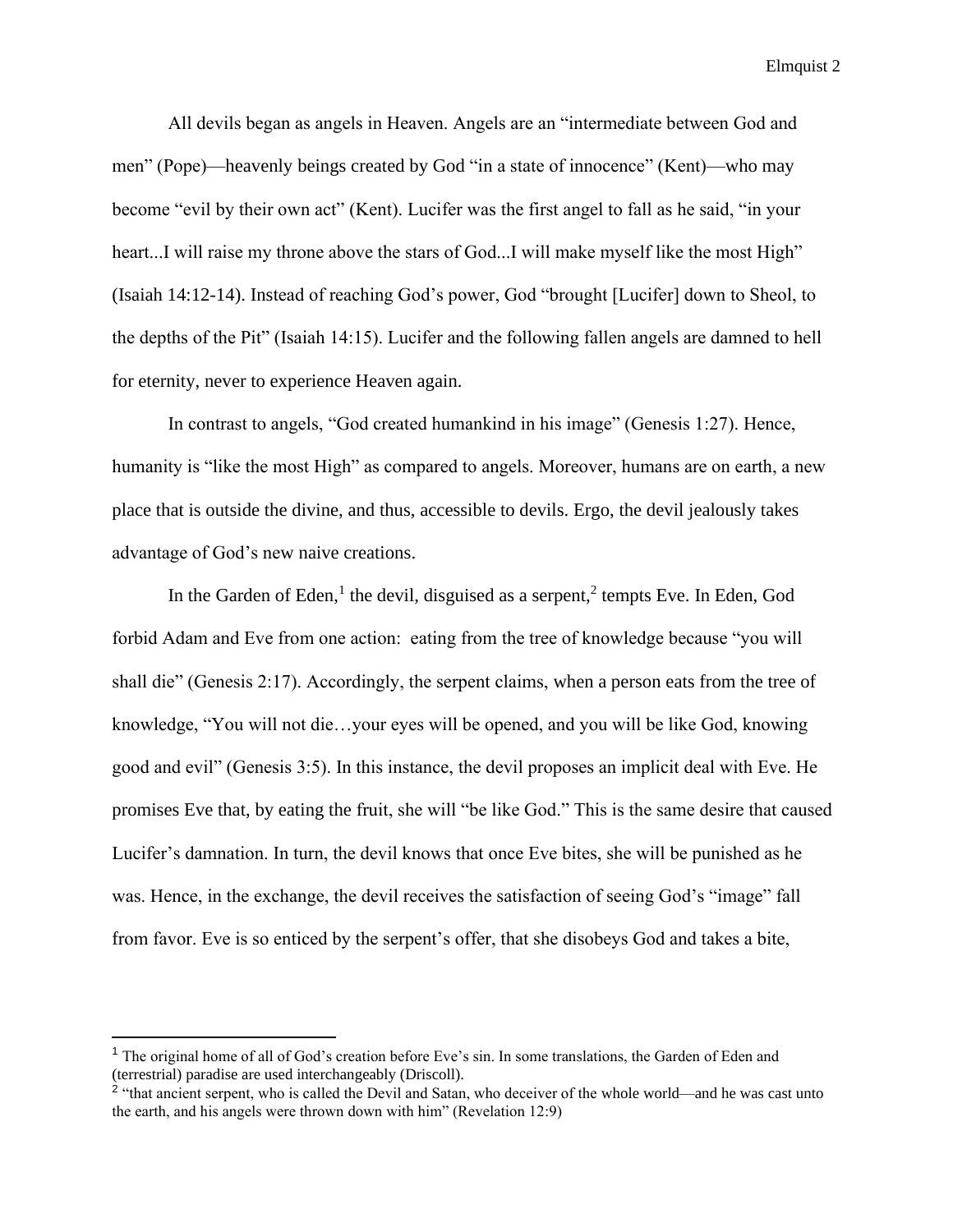committing the first sin.<sup>3</sup> In consequence, humankind is banned from the Garden of Eden and no longer has direct communication with God. Additionally, Adam and Eve's awareness of good and evil gives them the burden of choice as they begin to exercise their free will without God's guidance.<sup>4</sup>

Humans' exile from the terrestrial paradise mirrors the damnation suffered by devils. The serpent's successful deal allows him to corrupt God's "own image." Furthermore, after Eve's sin, humans are born into original sin.<sup>5</sup> But, unlike immortal devils, humans have the opportunity to gain their place in Heaven by avoiding the devils' temptations. Inevitably, humankind's favor with God causes the devil to become "the tempter of the human race" as he "tries to involve them in his fall" (Pope).

The legend of Doctor Faustus continues to document the devil's dealings with humans. The *Faustbuch,* authored anonymously and translated in 1587, is the first English account of the German Faustian legend.<sup>6</sup> In the *Faustbuch*, Faustus wishes to possess divine knowledge and turns to demonic means to find the answer. However, unlike Eve, Faustus is aware of eternal banishment to hell but lacks the fear that would save him. Thus, he does not learn from his predecessor.

Stories about a person making a deal with the devil have been common in Western culture for centuries. The *Faustbuch*, *Mary of Nijmegen*, and Johann Wolfgang von Goethe's

 $3$  "[T]his story is often taken by Christians as an account of 'original sin'... describing how God acts and their aftermath lead to the formation of…mortal humans…separated from animals by both bodily shame (requiring clothing) and an awareness of good and evil otherwise possessed only by God" (Coogan 15).

<sup>4</sup> *The Catholic Encyclopedia*, describes exercising free will as when "we are called on to decide between right and wrong; then the consciousness that we are choosing freely, which carries with it the subsequent conviction that the act was in the strictest sense our own, and that we are responsible for it" (Maher).

<sup>&</sup>lt;sup>5</sup> "Original sin may be taken to mean...a consequence of this first sin, the hereditary stain with which we are born on account of our origin or descent from Adam" (Harent).

<sup>6</sup> The *Faustbuch'*s alternative English title is *The Historie of the Damnable Life and Deserved Death of Doctor John Faustus.*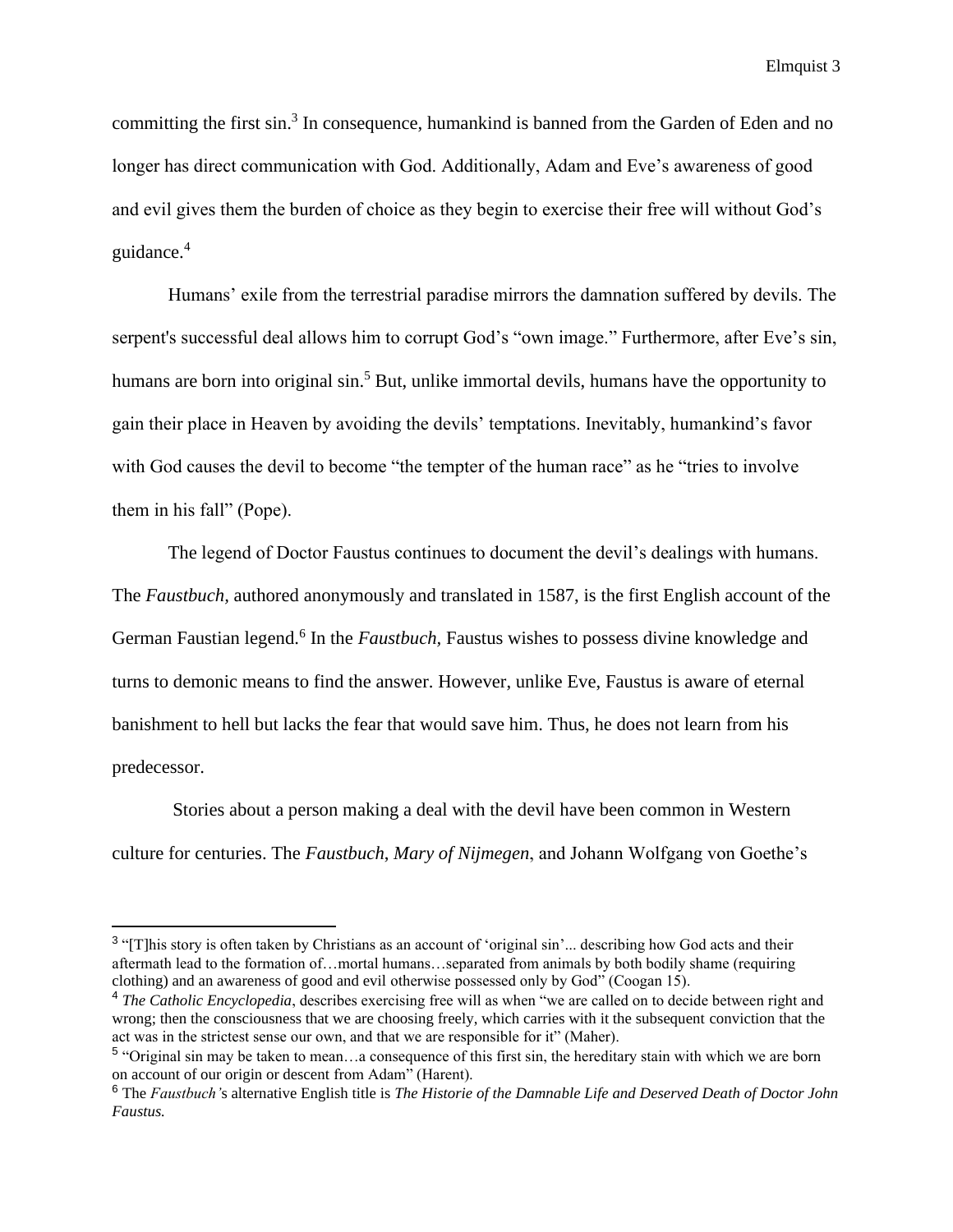*Faust* are ubiquitous in media and later adaptations. For instance, the three twentieth-century films, *Rosemary's Baby, Wall Street,* and *Sweet Smell of Success,* emphasize a more oldfashioned idea of morality and use elements of the Faustian legend to depict the contemporary immorality that governs capitalist society.

When the Faustian legend was first popularized, it was believed to be a true story. The devil—and the damnation that would follow one's trafficking with him—was considered a real threat to people.<sup>7</sup> As a result, Doctor Faustus was a cautionary tale, warning humanity against engaging in demonic or occult practices.

*Mary of Nijmegen,* a sixteenth-century Dutch play with unknown authorship, examines the miserable life of Mary as she is orphaned and mistreated by her family members. After her aunt verbally abuses her, Mary runs into the forest and cries out for help. Unfortunately, Moenen, the one-eyed devil, hears her. In his bargain, he offers Mary the knowledge of the Seven Liberal Arts and his companionship if she changes her name and never prays to God again. Mary agrees, changes her name to Emmeken, and takes the devil as a lover for seven years.

In a unique turn, Goethe's *Faust*, Part I published in 1808 and Part II in 1832 in Germany, portrays God making a deal with Mephistopheles. In the play, God is convinced that the devil will be unable to fully corrupt Faust.<sup>8</sup> Faust himself is struggling with nihilistic dread as

<sup>&</sup>lt;sup>7</sup> "In the early 16th century, there was a real north German magician known as Dr Johann Georg Faust. When he died, his story was wildly embellished with tales of ancient magicians and the myth of a man who made a pact with the Devil…The *Faustbuch* was reprinted and translated throughout Europe, achieving huge notoriety" (The British Library).

<sup>&</sup>lt;sup>8</sup> Goethe's Faust has similar elements to the story of Job. In the book of Job, Satan or 'the Accuser,' challenges "whether Job's righteousness is for its own sake or for the reward" (Coogan 736). God allows Satan to test Job in multiple ways, including killing his entire family because he is confident he is a "'blameless and upright man who fears God and turns away from evil'" (Job 1:9).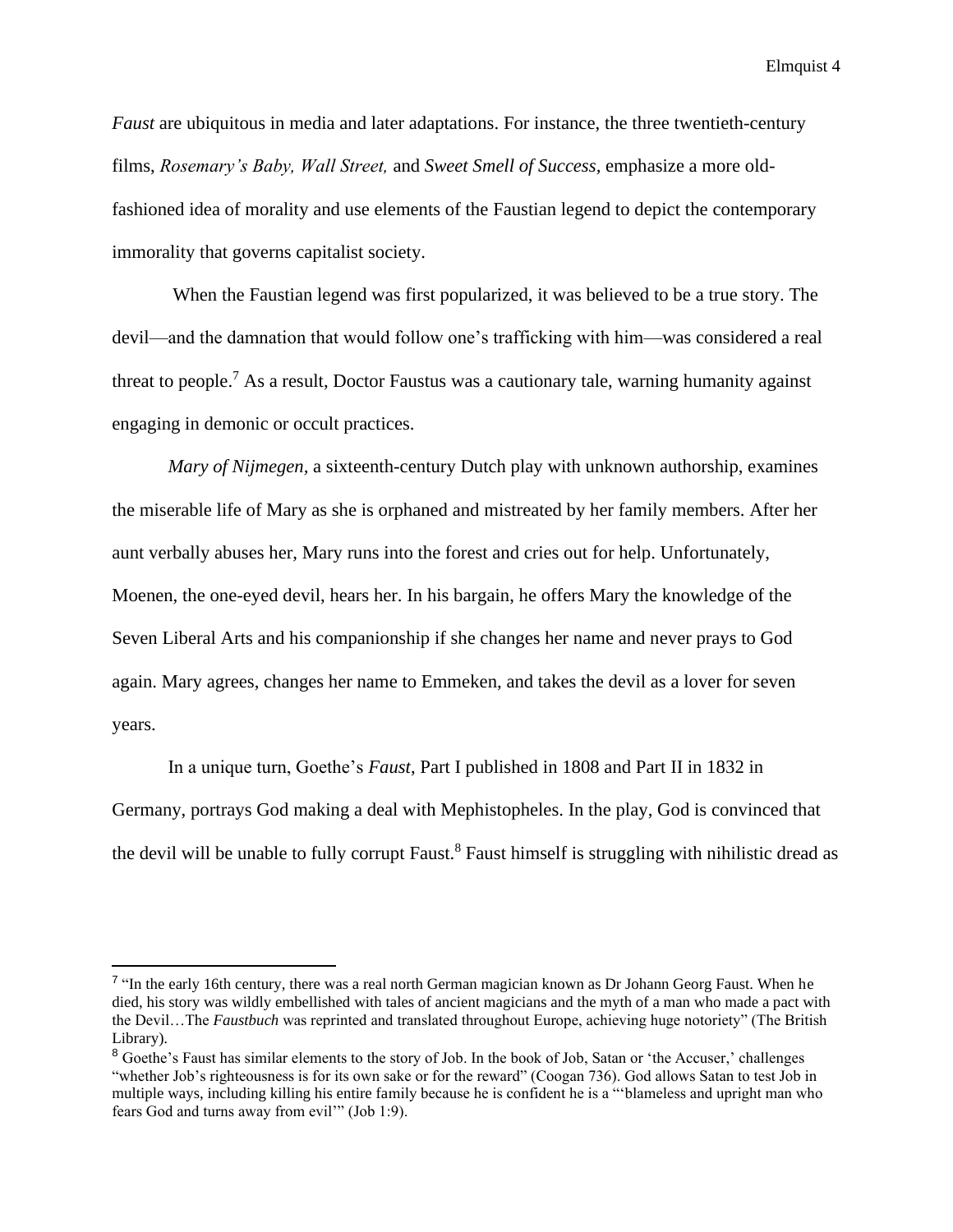he realizes he did not enjoy his life fully and can never know all the secrets of the world. Thus, Mephistopheles offers Faust his youth again, to learn all about life, for Faust's soul.

In these stories, the authors present a person who is dissatisfied and desperate for more out of life and a devil who offers just that in exchange for *only* their soul. Drenched in dramatic irony, the narratives unfold as the audience watches the Faustian figure fall into the devil's hands and become morally reprehensible themselves, despite the warning captured by the story of Eve.<sup>9</sup>

In the twentieth century, the deal with the devil became the archetype for many films. Present conditions make the eternal struggle between good and evil, morality and immorality, less clear. Our capitalist culture values wealth and status and regards economic and social failure as a disgrace, a kind of damnation-in-life. Despite the economic system, Christianity continues to be the leading religion in the United States.<sup>10</sup> Amid the 70s with many American failures and political scandals,  $^{11}$  there was a surge in the 'demonic' genre, where "tradition and authority seemed everywhere under assault" (Quinlan). By the late 70s, Americans' view on the importance of religion declined significantly.<sup>12</sup>

<sup>&</sup>lt;sup>9</sup> In the New Testament, Jesus presents a quintessential example of what his followers should do in the face of the devil's temptation. In Matthew 4, Jesus is tempted three times by the devil and the third time, He says "'Away with you, Satan! for it is written, 'Worship the Lord your God, and serve only him.' Then the devil left him, and suddenly angels came and waited on him" (Matthew 4:10-11).

<sup>&</sup>lt;sup>10</sup> According to Gallop polls, throughout the 1950s and 70s, about 90% of U.S. adults consistently identified with a Christian religion (Jones, "How Religious Are Americans?"). Additionally, church membership in America was nearly 70% throughout the 1960s until the 1990s (Jones "U.S. Church Membership Falls Below Majority for First Time").

<sup>&</sup>lt;sup>11</sup> In the article, "Demonizing the Sixties: Possession Stories and the Crisis of Religious and Medical Authority in Post-Sixties American Popular Culture," Sean Quinlon writes of the mid-1970s, "Quite simply, the US postwar dream—managed capitalism and greater equality—fell apart, worn thin by the struggles of civil rights, the Vietnam War, and political scandals. Other factors undermined the old consensus, notably the OPEC oil embargo, hyperinflation, and consumer shortages."

 $12$  In 1965, "70% said religion was very important. That fell to 52% in a 1978 survey -- though the percentage ticked up to near 60% between 1990 and 2005, before declining in the past 15 years" (Jones "How Religious Are Americans?").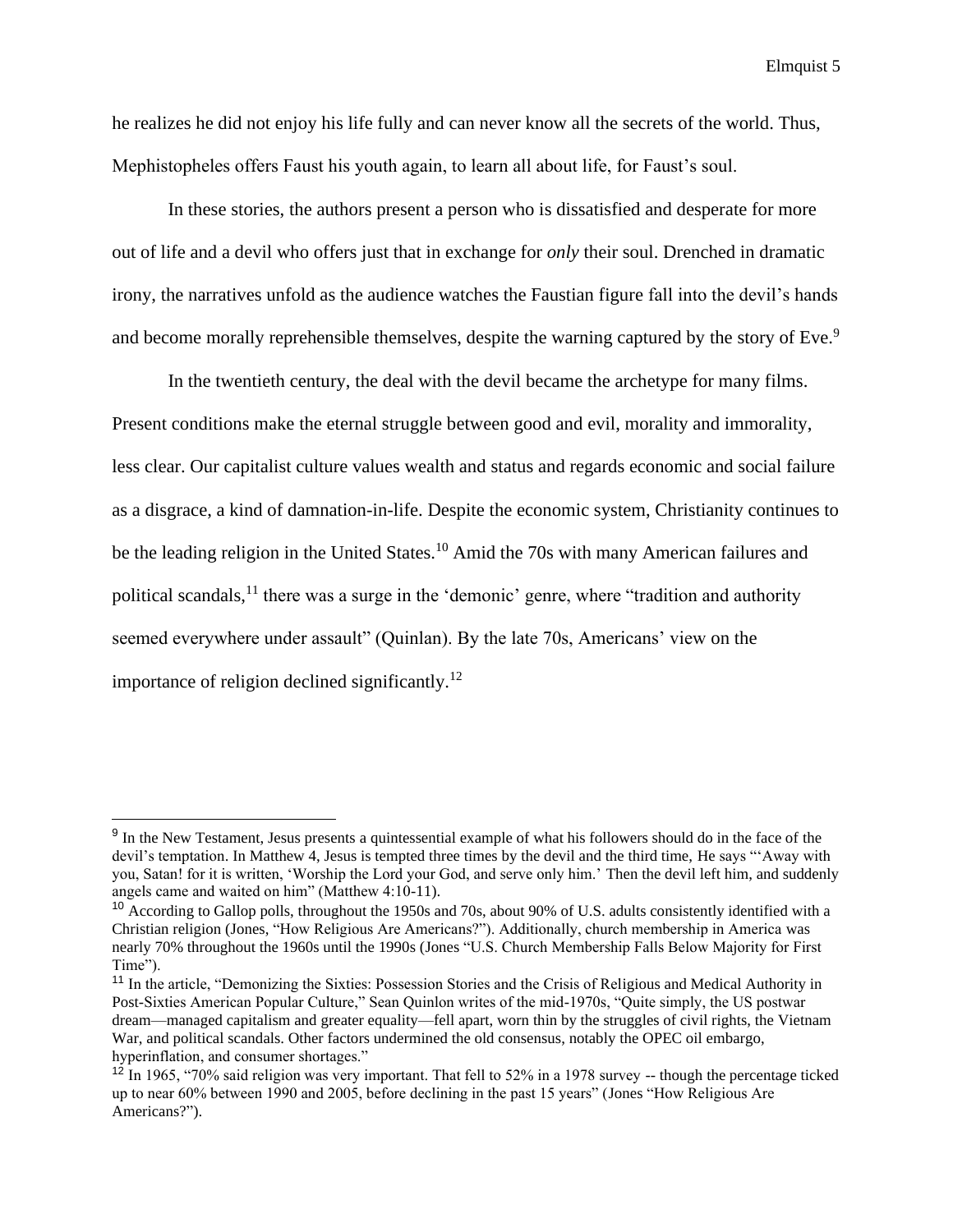Foreshadowing the resurgence of the demonic, *Rosemary's Baby*, released in 1968 and directed by Roman Polanski, examines a modern-day Faustian exchange.<sup>13</sup> In the film, Guy Woodhouse, a struggling actor, shamelessly arranges for the devil to rape his wife in exchange for his own success. Meanwhile, his wife Rosemary plays the unassuming figure of an innocent "Eve," unaware of the great sin committed upon her until she sees the devil's spawn: her newborn.

The 1987 film *Wall Street,* directed and co-written by Oliver Stone, portrays a similar satanic transaction. The film's protagonist, Bud Fox, gets involved with insider trading,  $14$ encouraged by his idol, Gordon Gekko. Gekko plays the role of the devil, disguised, as he often is, as a glamorous human being, offering Bud money and an unattainable lifestyle. Thus, Bud agrees to sell information about his father's labor union. Bud struggles with the conflict between morality and money as Gekko pushes him to accept money from liquidating the airline company his family relied on for decades.

Family dynamics are explored in a different sense in *Sweet Smell of Success*. <sup>15</sup> Released in 1957 and directed by Alexander Mackdrick, the film follows the life of Sidney Falco, a press agent who will do anything to get his clients featured in J. J. Hunsecker's very popular newspaper column. Hunsecker impersonates the devil as he offers Sid the opportunity to guestwrite his column, but only if Sid puts a hit on his sister's fiancée, Steve. In the end, despite Sid's best attempts, the hit fails and his devil punishes him.

<sup>13</sup> *Rosemary's Baby* the film is based on the best-selling novel of the same name by Ira Levin published the year before in 1967 ("Rosemary's Baby").

<sup>&</sup>lt;sup>14</sup> "a crime in which an individual trades company's stocks or other securities by accessing confidential or nonpublic information about the company. Taking advantage of this privileged access is considered a breach of the individual's fiduciary duty" (Legal Information Institute).

<sup>15</sup> "*Sweet Smell of Success* was based on the short story "Tell Me About It Tomorrow" by Ernest Lehman, who cowrote the screenplay with Clifford Odets" (Pfeiffer).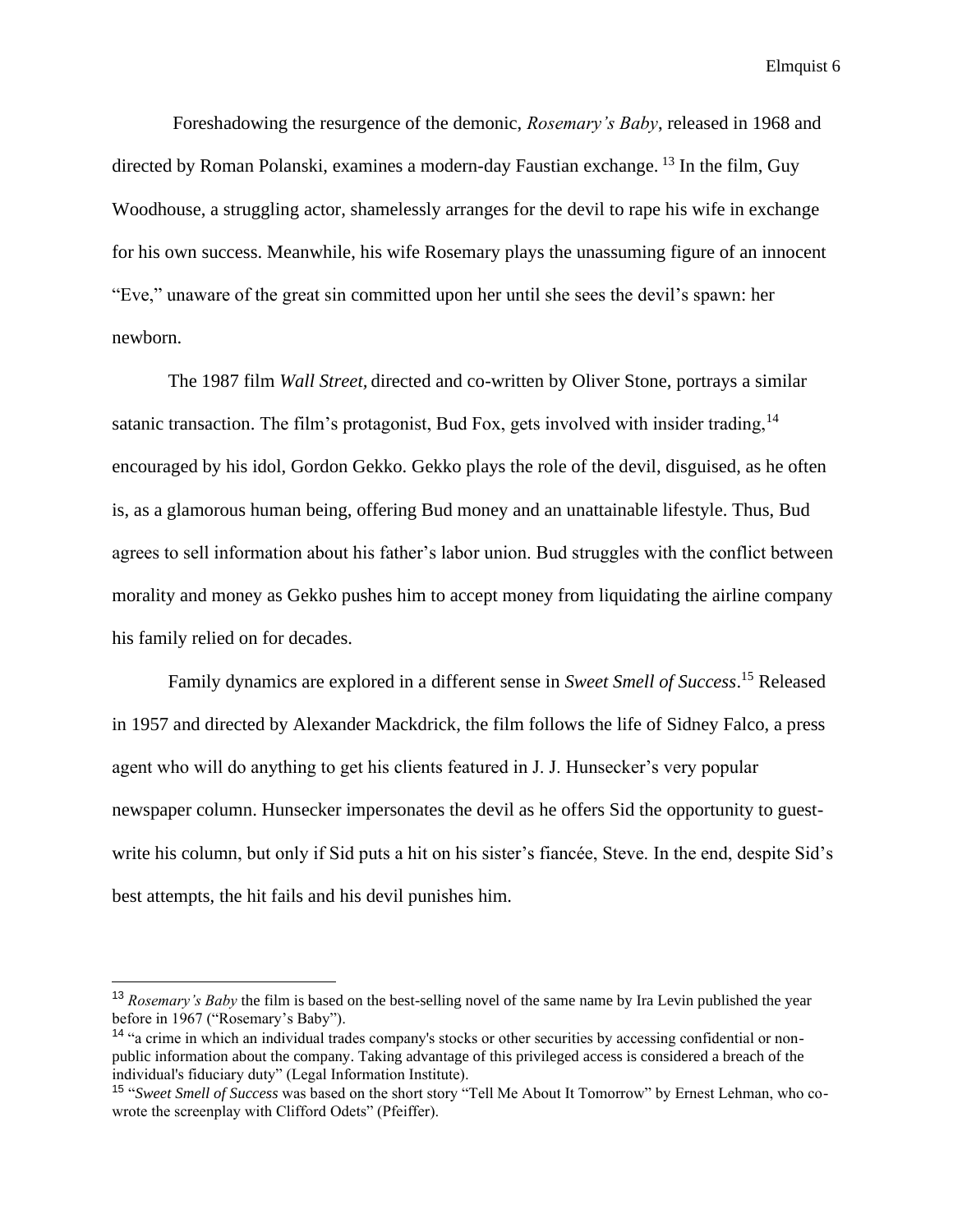Overall, the deal with the devil is designed to examine what happens when a person tries to go beyond what society allows.<sup>16</sup> The *Faustbuch* and its successors show the audience exactly what not to do while their Faustian figure continues to sin and becomes more indistinguishable from the devil. In *Rosemary's Baby, Wall Street*, and *Sweet Smell of Success,* the audience watch three New Yorkers,  $^{17}$  Guy, Bud, and Sid, respectively, each make a deal with their devil and achieve success at the expense of others. The stories of Guy, Bud, and Sid follow a dramatic irony similar to the original Faustus legend as the audience watches the Faustian characters face repercussions for their immoral deals. While these storylines can be understood as morality tales, present-day social norms suggest such immoral actions are often rewarded rather than punished.

# A. Establishing the Faustian Character

At the beginning of *Rosemary's Baby,* the character of Guy—Rosemary's husband—is portrayed as a fun-loving but struggling actor. His personality is revealed in a series of mischievous jokes, one involving marijuana use, which at the time signaled a loose lifestyle (*Rosemary's Baby* 00:04:38).<sup>18</sup> Guy's acting history consists of minor roles in the plays *Luther*  and *Nobody Loves an Albatross* (00:02:38-40),<sup>19</sup> and both plays question traditional morality.<sup>20</sup>

<sup>&</sup>lt;sup>16</sup> People trying to reach beyond their capabilities could be accused of challenging God's predestined path for them. Calvinism, formed in the 16th century by John Calvin, describes predestination as "the eternal decree of God, by which he determined with himself whatever he wished to happen with regard to every man" (Calvin 770).

<sup>17</sup> Terrence Rafferty for the *New York Times*, comments that " all cities, somewhere, have dark, scary streets that can, in noir's violent allegories of moral ambiguity, stand in for the dimmer, grubbier recesses of the soul. But New Yorkers pride themselves on having more of everything than people in other cities do" (Rafferty).

<sup>18</sup> A year after *Rosemary's Baby's* release, at the 1969 Conference on Marijuana, Frederick M. Garfield, Assistant Director at the Federal Bureau of Narcotics highlighted "statistical evidence showing that marijuana use causes damage to individuals and society and argued… that the public should not have 'unrestrained freedom in the drug area'" (Marie). The US government at the time was pushing anti-drug materials onto their citizens, marijuana was commonly believed to be a 'gateway drug' to other drugs (Marie). Additionally, three years after Rosemary's Baby's release, President Nixon declared the War on Drugs.

 $19$  Luther depicts a man who defies the Church, revolts, and marries a nun (Britannica).

<sup>20</sup> *Nobody Loves an Albatross* portrays a man committing fraud and becoming very successful, facing little to no consequences (Andrews).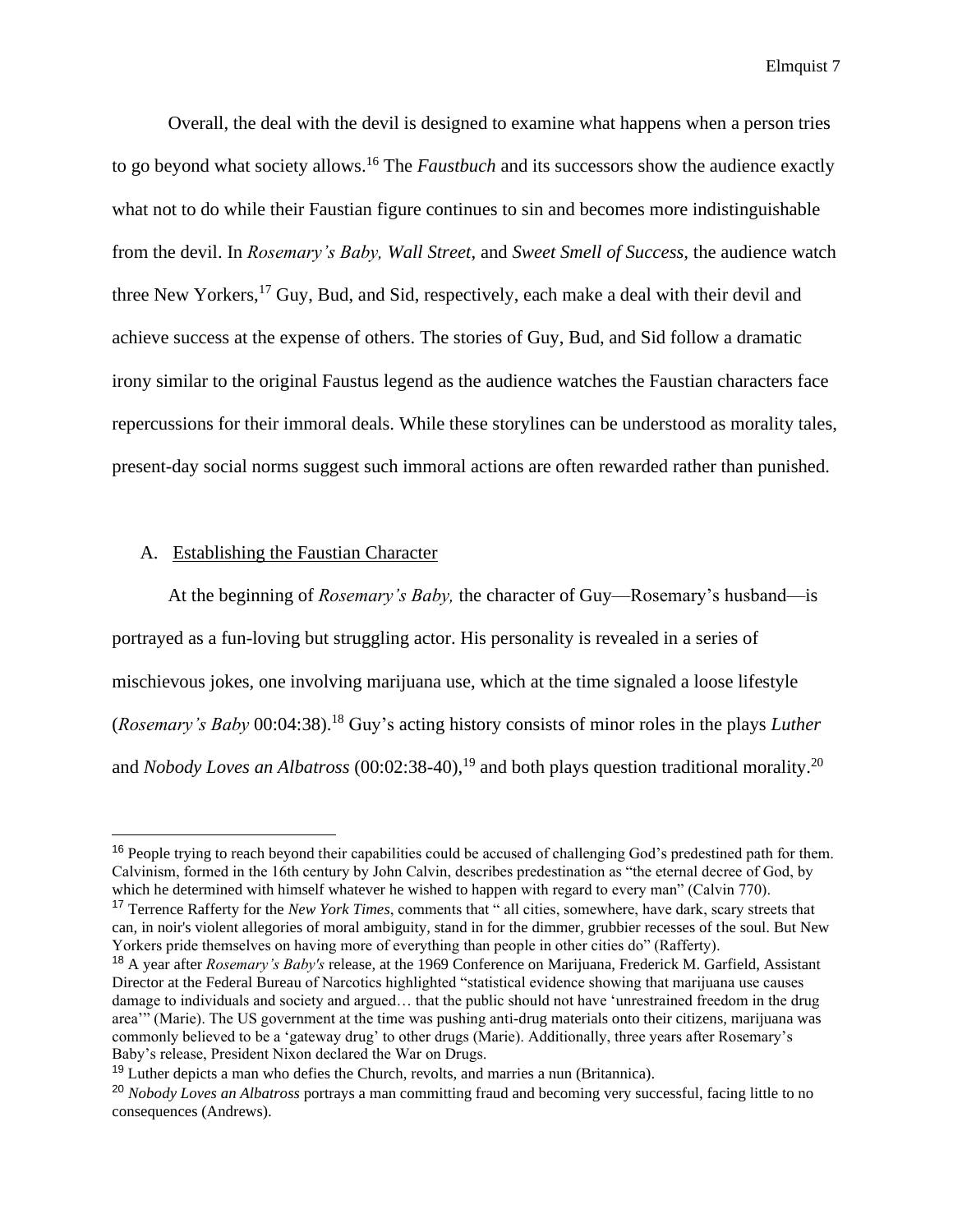Guy's past work experience and personality characterize him as mischievous and pleasureloving. Thus, Guy is understood as a liberal figure, who does not adhere to traditional Christian norms, and has a looser understanding of morality. $2<sup>1</sup>$ 

Bud, the protagonist of *Wall Street,* is introduced in a similar fashion. The film opens with Bud telling the office secretary that if he was "[d]oing any better, it'd be a sin" (*Wall Street* 00:02:47). After he reaches his cubicle, Bud asks his coworker, "Hey Chuckie. how's the woman-slayer?" and Charlie responds that he is "still looking for the right 18-year-old wife" (00:03:17-21). Bud's apparent ease in discussing "sin" forces the audience to grapple with morality upon the film's opening scenes. Moreover, the film indicates Bud's workplace operates outside of traditional Western Christian norms when his coworker claims he wants to marry an "18-year-old wife," a person just above the age of statutory rape. The characters' casual jokes about sin and questionable morals at the film's outset set us up to witness a quick fall for the unfortunate Faustian character, Bud.

In the *Faustbuch*, Doctor Faustus is also a morally weak character which makes him vulnerable to the devil's ploys. In the Faustian legend, as a child, Faustus had "a naughty minde and otherwise adicted, applyed not his studies but tooke himselfe to other exercises" (Pfleiler Chapter 1). However, Faustus's uncle does not allow his nephew's behavior and forces Faustus to study "Divinity" or the Christian religion (Chapter 1). Like Guy and Bud, Faustus is painted as having a mischievous nature. However, Guy and Faustus's societies are not willing to reward debauchery. Instead, Guy struggles to find work and Faustus is the "mock of many, & of the

<sup>21</sup> Before *Rosemary's Baby*'s (novel and film) release, *Time* magazine "ran its notorious cover story on Good Friday, April 8, 1966, entitled, "Is God Dead?"... about a group of young theologians, notably Thomas Altizer and Paul von Buren, who declared that God was no longer immanent in the world. Now, they said, people must make their own spiritual and ethical values" (Quinlon), therefore ridding themselves of past standards as Guy does. *Time Magazine*'s "Is God dead?" issue is also featured in the film as Rosemary waits at Dr. Sapirstein's office (*Rosemary's Baby*, 01:40:50).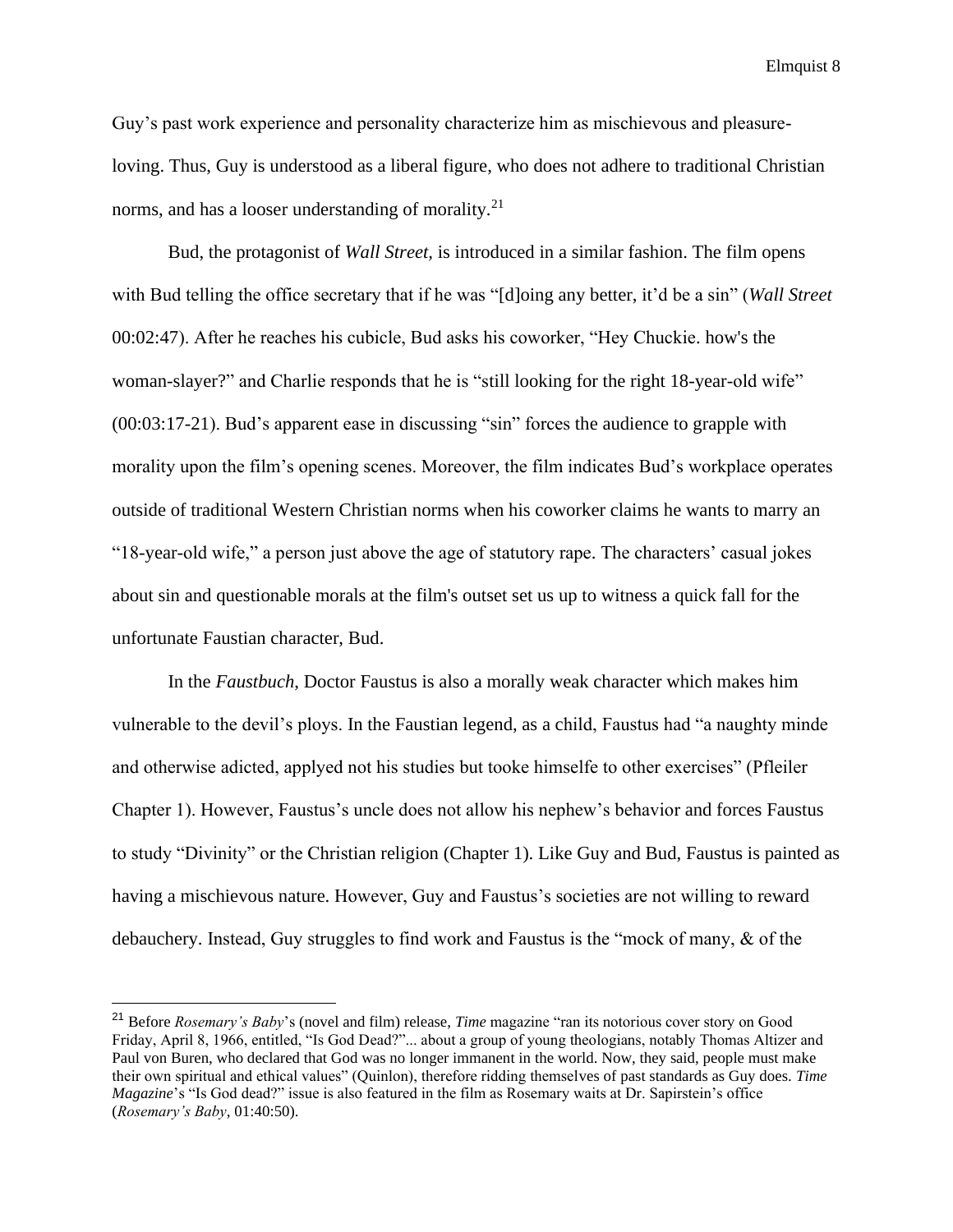most par of the Students was called the Speculator" (Chapter 1). In turn, these shared professional struggles concerning the Faustian figure lead to greater dissatisfaction in their life.

Sidney Falco's employment as a press agent in *Sweet Smell of Success* causes his great dissatisfaction and unease in life. Within the first five minutes of the film, Sid is cut from Hunsecker's newspaper gossip column for the fifth day in a row (*Sweet Smell of Success*  00:03:50-4). Shortly after, Sid speaks to a client who drops him and says, "You're a liar, Sidney…Oh, it's a publicity man's nature...But also in the sense that you are a personal liar, too" (00:04:34-55). Following this, Sid's secretary attempts to comfort him. But Sid pushes back, "You think I'm a hero. Well, I'm no hero. I'm nice to people where it pays me to be" (00:05:55- 06:01), and explains, "Hunsecker is the golden ladder to the places I want to get…I'm in the big game with the big players... In brief, the best of everything is good enough for me" (00:06:28- 56).

Sid, akin to Bud, has a job that functions outside Western Christian moral traditions. Hunsecker's secretary even remarks that Sid is "immersed in the theology of making a fast buck" (00:48:56). His client suggests Sid's employment is interchangeable with being "a liar," and Sid admits he's nice when "it pays." Sid has consistently been compromising his morals and has yet to reach Hunsecker's "golden ladder." Furthermore, akin to the original Faustus, Sid suffers personal attacks—such as his client's comment that he's "a personal liar"— while trying to achieve his personal goals. In combination, Sid faces increased life dissatisfaction. He lies, breaking one of the Ten Commandments,<sup>22</sup> to succeed in an already corrupt industry to benefit himself and his clients, and is snubbed by Hunsecker. Sid, like the other Faustian characters, is unable to succeed despite his best attempts.

<sup>22</sup> "You shall not bear false witness against your neighbor" (Exodus 20:16).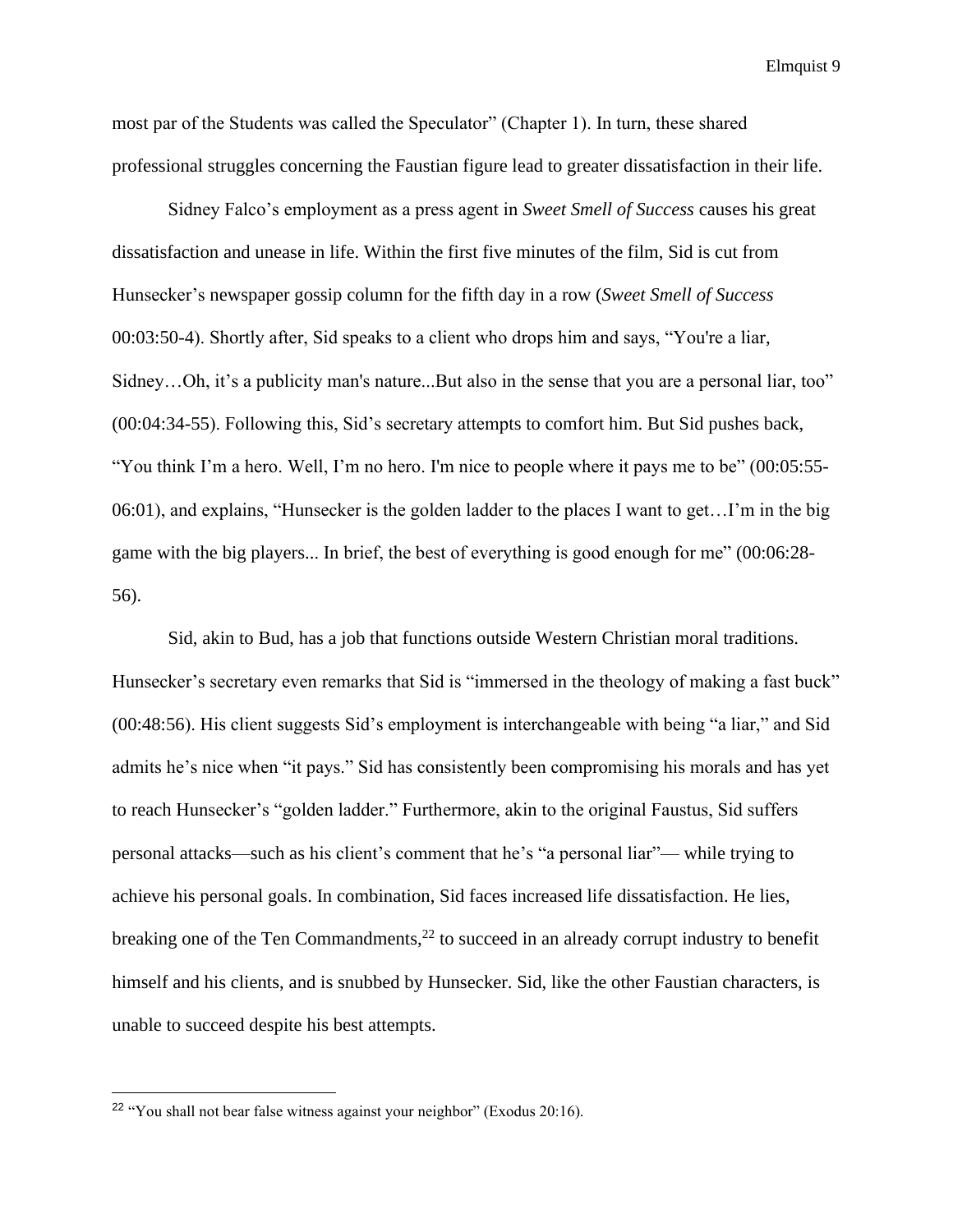Bud's dissatisfaction stems from being in the presence of wealth while not being able to attain it for himself. In *Wall Street*, Bud is an unsuccessful stockbroker. The first of Bud's clients we see refuses to pay after a faulty deal. Bud's supervisor tells him that, if his client does not pay, Bud will have to (*Wall Street* 00:06:55*)*. Bud protests, "You assigned me this guy, and you know he's got a history of this kind of bullshit" (00:07:09-11*),* but his supervisor insists. In this instance, Bud has done everything right, but he is the one that will have to pay seven-thousand dollars (00:07:27*)*. Bud's circumstances will not allow him to succeed. Instead of making money at his job, he falls deeper into debt. Hence, Bud's lack of control in his workplace translates into his personal life.

Keith Wagner, in his articles "Giving Form to Finance Culture: Neoliberal Denizens in Wall Street (1987), Boiler Room (2000), and Margin Call (2011)," compares Bud's lifestyle to an extension of free-market capitalist tendencies, with "'a state unburdened by 'excessive' intervention in the economy and social life…A free order, in this view, is incompatible with the enactment of rules which specify how people should use the means at their disposal" (46). Bud's workplace, and later his mentor Gekko, reinforce these free-market ideas, or use "at their disposal" in combination with their faulty morals. At Bud's workplace, excessive spending and earnings are celebrated, yet Bud's financial burden prevents him from acting freely.

Bud's lack of control resembles *Faustbuch'*s Doctor Faustus as Bud is forced into a particular area of work—or in Faustus's case, area of study—and unfairly treated. The Faustian figure's incapacity to direct their lives causes the characters' great dissatisfaction. Goethe's Doctor Faustus also holds reservations about his life. Doctor Faustus reflects,

I am wiser, true, than your coxcomb-tribe, Your Doctor and Master, your Parson and Scribe...I know no fear of Hell or of Devil…But joy is a stranger to my seclusion…As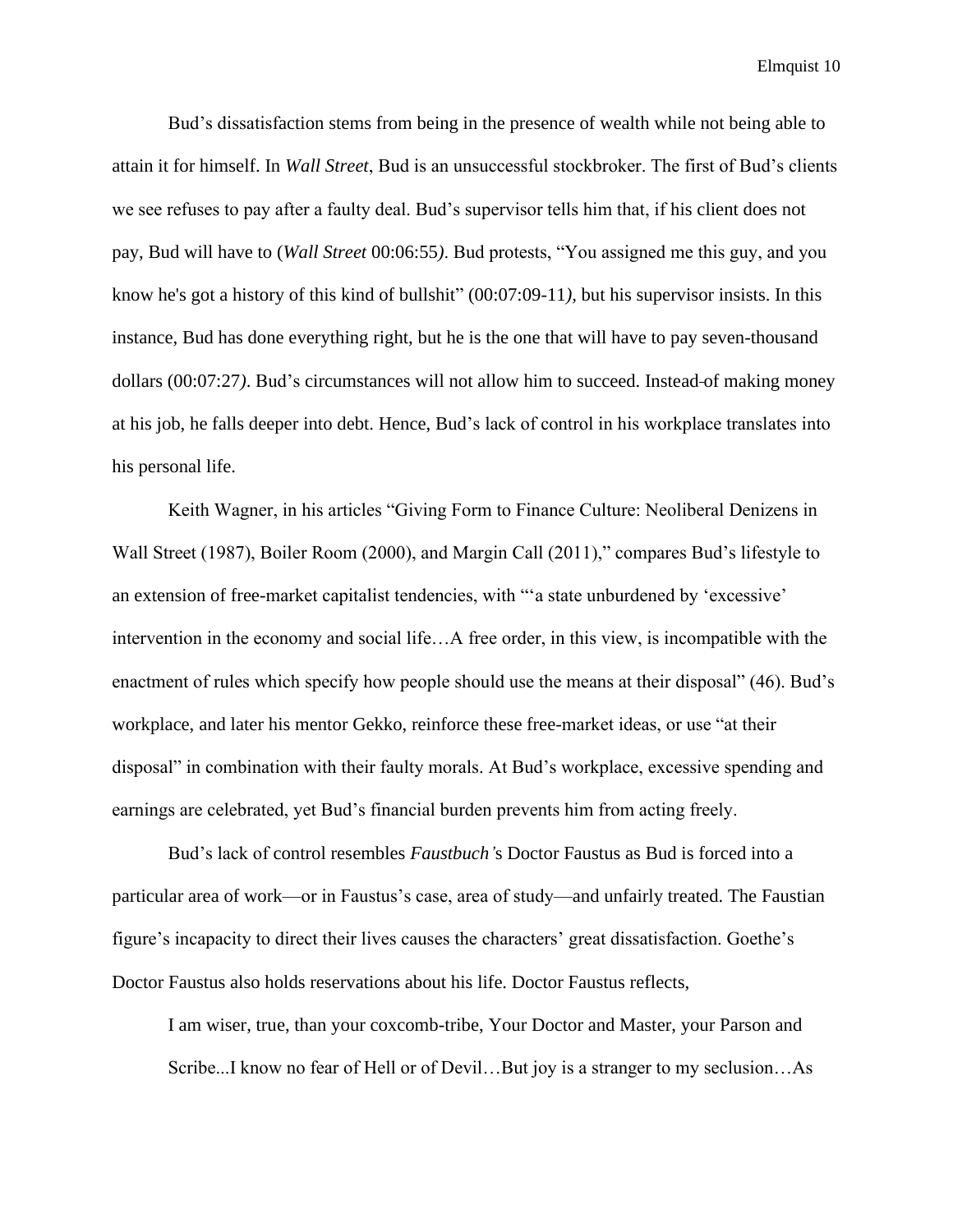that I know aught worth the knowing, Or men could better my wisdom showing. And then, I own nor wealth nor land, Nor honour nor glory can command; A dog would scorn such a life to lead. (Goethe, Part I, 25-26)

In his monologue, Doctor Faustus recognizes he lacks the interpersonal skills necessary to help people and has no material wealth. He knows he is intelligent but is without life experience. As a result, he believes that "a dog would scorn such a life." Goethe's Faustus, in his old age, has book knowledge but knows nothing about life or beyond. Thus, he falls into nihilistic dread as he realizes it is too late to re-experience life and his youth. Like Goethe's Faustus, Guy, Bud, and Sid wish to live another life, but their circumstances prevent them from succeeding. They have become trapped in undesirable lives and do not have a way to escape.

In *Mary of Nijmegen,* Mary is trapped in her circumstances as well. Orphaned at a young age, Mary has "managed her uncle's household" her whole life (Davidson 93). One day, Mary's uncle sends her to town and tells her to stay with her aunt for safety. When Mary relates what her uncle directed, her aunt accosts Mary, asking "Are you so worried about your virginity now?...dear niece, you've known for a long time now how you were conceived, even if you now pretend to be so coy. " (Davidson 95). Despite Mary's pleas that she is a virgin, her aunt continues berating her, claiming "I talked with people who saw you not long ago sleeping so shamelessly with your own uncle" (Davidson 95), and denies her a place to stay.

Mary faces many of the same struggles as the contemporary and classic Faustian figure. She has little to no control over her life only doing as her uncle instructs her. Doctor Faustus in the *Faustbuch* is also forced down a path in life by his uncle. Additionally, Bud's employment in the stock market takes control over his entire life. Furthermore, Mary suffers from personal verbal attacks as Doctor Faustus does when his interests in Necromancy and Conjurations are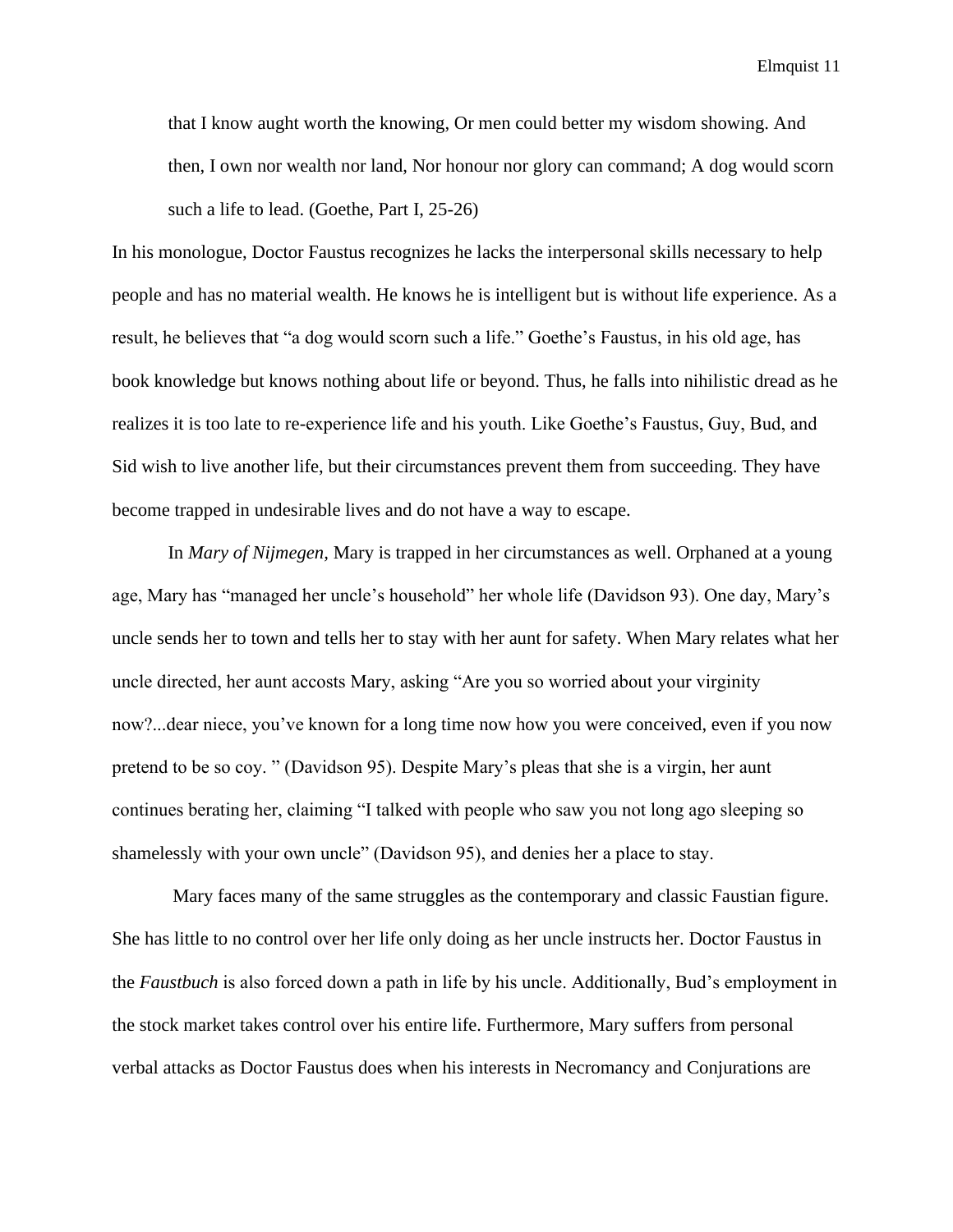revealed. Mary's aunt is convinced Mary is not a virgin because of how Mary was conceived, suggesting Mary's mother had Mary out of wedlock. Mary's aunt refuses to believe that Mary is not as sinful as her mother and so, verbally attacks Mary. Mary has done nothing to be on the receiving end of these attacks, yet is forced to endure them her aunt and uncle are her only family. Thus, Mary is confined to a miserable state of being.

The Faustian characters' struggles—a misunderstood personality, unemployment, verbal insults, financial hardship, aging, and dissatisfaction with life—are familiar to the audience. These works appeal to the audience and show the Faustian figure in sympathetic struggles regarding failure and disillusionment with their present circumstances. Naturally, the audience begins to hope the Faustian character will be lifted outside of their present circumstances. But the protagonists' aim to succeed leads to their downfall and the audience suffers with them. In each of these films, the Faustian figure is tempted by the possibility of attaining more than their life allows and makes the conscious decision to exchange their morality, or something they deem important, for success. They do not explicitly surrender their "souls" in exchange for success; however, *what* the Faustian figure is willing to give up reveals societal values of the time. Hence, it is important to consider, of course, how the "bargain" is presented.

# B. The Deal

In *Rosemary's Baby*, Guy is introduced to the devil through his neighbors: the Castevets. Later in the film, the Castevets and their elite friends in New York form a satanic cult that sacrifices people in exchange for the devil's intervention in their lives. This intervention, as implied, brings the cult members material success. Upon meeting Guy, Mr. Castevet recalls seeing Guy in his minor role in a play and claims, "My father was a theatrical producer.… You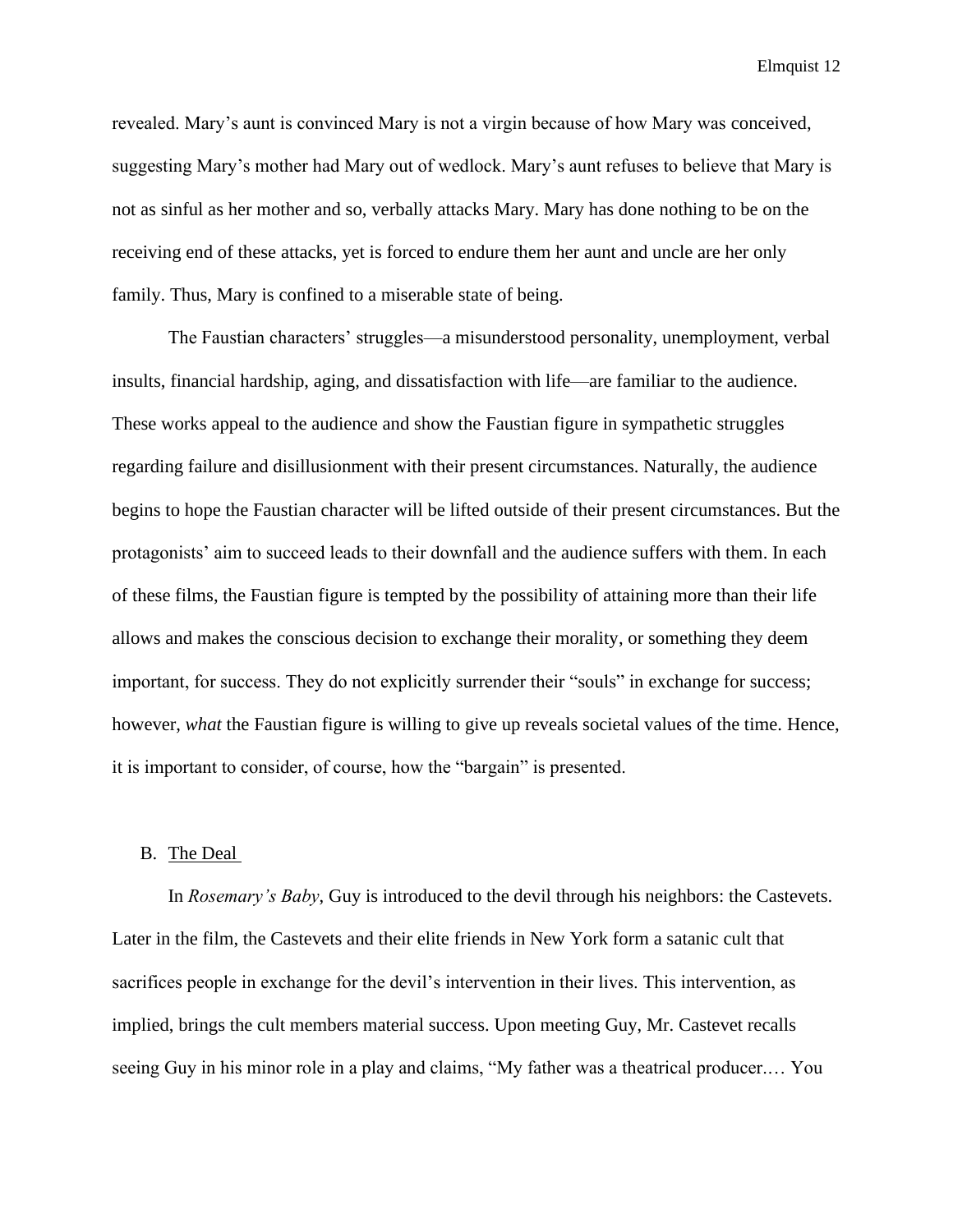have a most interesting inner quality, Guy. It appears in your television work too, and it should carry you very far indeed provided…you get those initial breaks" (*Rosemary's Baby* 00:27:30- 48). Here, Mr. Castevet plays to Guy's ego to gain his favor by casually including his connections in the entertainment industry intermixed with praise is used to manipulate Guy into friendship. Mr. Castevet's object, however, is not Guy's friendship. Rather, it is Rosemary's womb—for the devil's spawn. Guy's mischievous personality and his dissatisfaction with life point to feeble morals and make him an easy target for the devil. Guy's deal with the devil happens off-screen, but we surmise that it occurs shortly after this scene as Guy's competitor for a breakout television role goes blind in an accident and Guy receives the part.

In the *Faustbuch*, Doctor Faustus is also easy to persuade. The demon he summons, Mephistopheles, addresses all of Doctor Faustus's wants and presents him with the following contractual obligations: write his signature blood, give his soul to Lucifer, be an enemy of the Christian people, and deny all Christian belief (Pfieler Chapter 3). The devil concludes that Faustus will have all his "heart would wish or desire" and will "perceiue himself to be a spirit in all manner of actions" (Chapter 3). Because of what Mephistopheles's powers offer, Doctor Faustus agrees to take the deal, believing "the Deuill was not blacke as they vse to paint him, nor hell so hote as the people say" (Chapter 3).

Guy and Doctor Faustus both succumb to the devil—Guy trades his wife; Faustus trades his soul—in exchange for achieving their dreams. Guy will gain fame and the career he has been denied. Meanwhile, Doctor Faustus will gain the knowledge of the devil and the autonomy of a spirit. The consequences—namely, Doctor Faustus must surrender his soul in twenty-four years, and Guy must see his wife give birth to the devil's spawn in nine months—seem unimportant to them in comparison to the benefits they will immediately receive. Ultimately, Faustus decides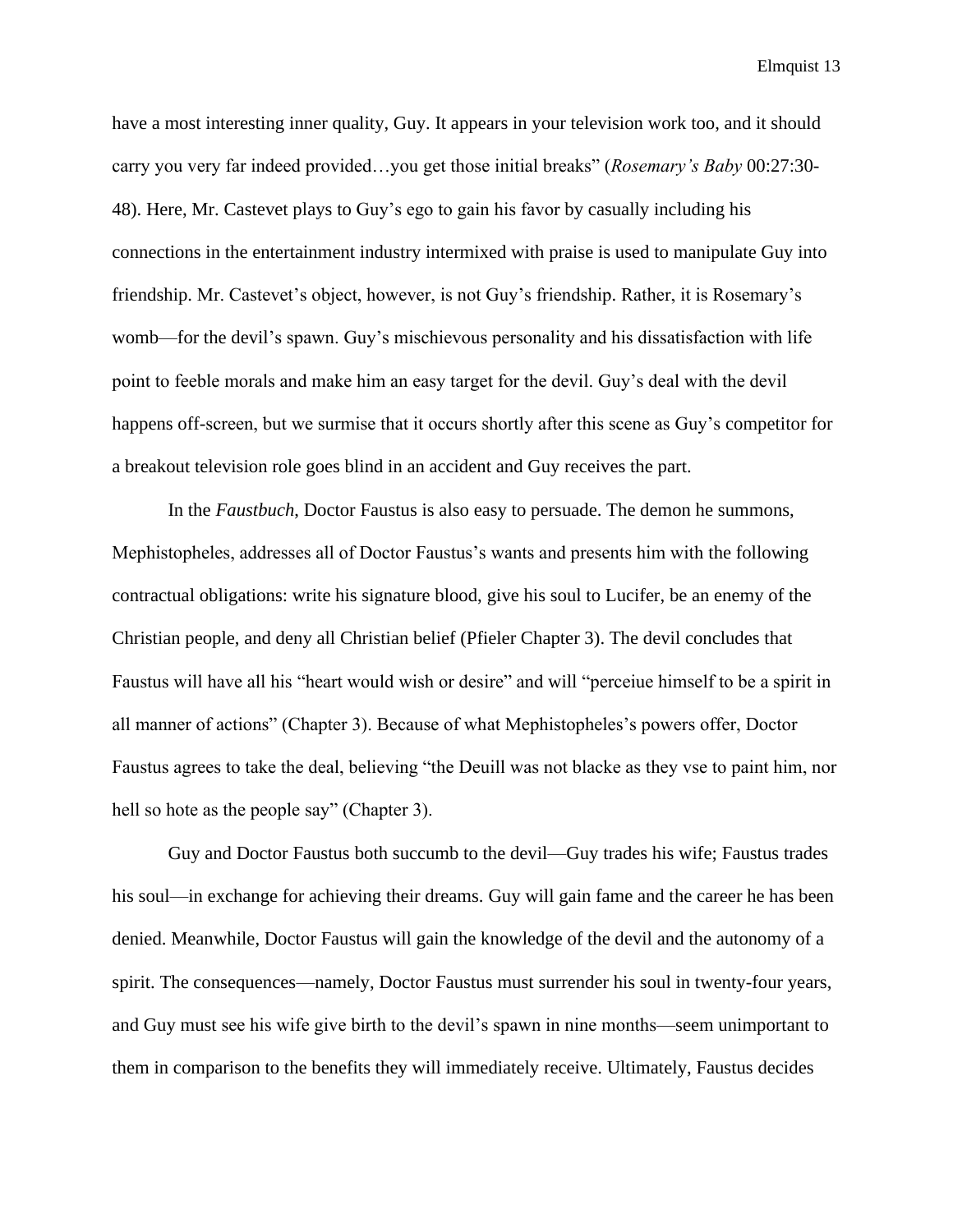that the new world Mephistopheles presents is too good to deny; likewise, the modern-day Faustian figure, Guy, quickly betrays his wife for a life of fame and wealth. Doctor Faustus's deal, whereby he attains knowledge, is more like Eve's with the devil. In contrast, the modernday figure is more focused on material wealth and recognition. This steep diversion from the story of Genesis and the Faustian tale in popular twentieth-century Faustian stories suggests a great change in society's moral code and values. No longer focused on the great divine, the world turns to fame and fortune for validation.

Like Guy, Bud in Wall Street is also preoccupied with success, specifically measured by wealth. Bud is determined to free himself from financial ruin by taking on the cold-blooded businessman Gordon Gekko as a client. Bud summons Gekko by calling his office fifty-nine days in a row and showing up at Gekko's office with a box of Cuban cigars on his birthday (Wall Street 00:15:00, 00:16:29). Gekko asks Bud to "[t]ell me something I don't know" and Bud impresses Gekko with the not-yet-public ruling about a lawsuit with Bluestar Airlines (00:19:19- 57). After Gekko makes money off of the airline's stock, he pushes Bud to spy on Sir Lawrence Wildman to learn about his next business venture.<sup>23</sup> At first, Bud rejects the idea but then Gekko says, "I'm talking liquid. Rich enough to fly in your own jet. Rich enough not to waste time. 50, 100 million" (00:35:41-36:04). Following this, Bud decides to take him up on his offer of millions.

In this scene, Bud decides to involve himself further in insider trading crimes, whereby he and Gekko rig the stock market for individual gain. When fixated on the numbers, the consequence seems minimal.<sup>24</sup> Additionally, financialization—"frequently portrayed as an elite

<sup>23</sup> Wildman is another investor who "stole RDL Pharmaceuticals right out from under [Gekko]" (*Wall Street* 00:25:54-59).

<sup>&</sup>lt;sup>24</sup> Wagner writes that the workplace rationale of the stock market "rewards the rush," makes "illegal activities…seem less severe when capital is quickly acquired" (Wagner 52).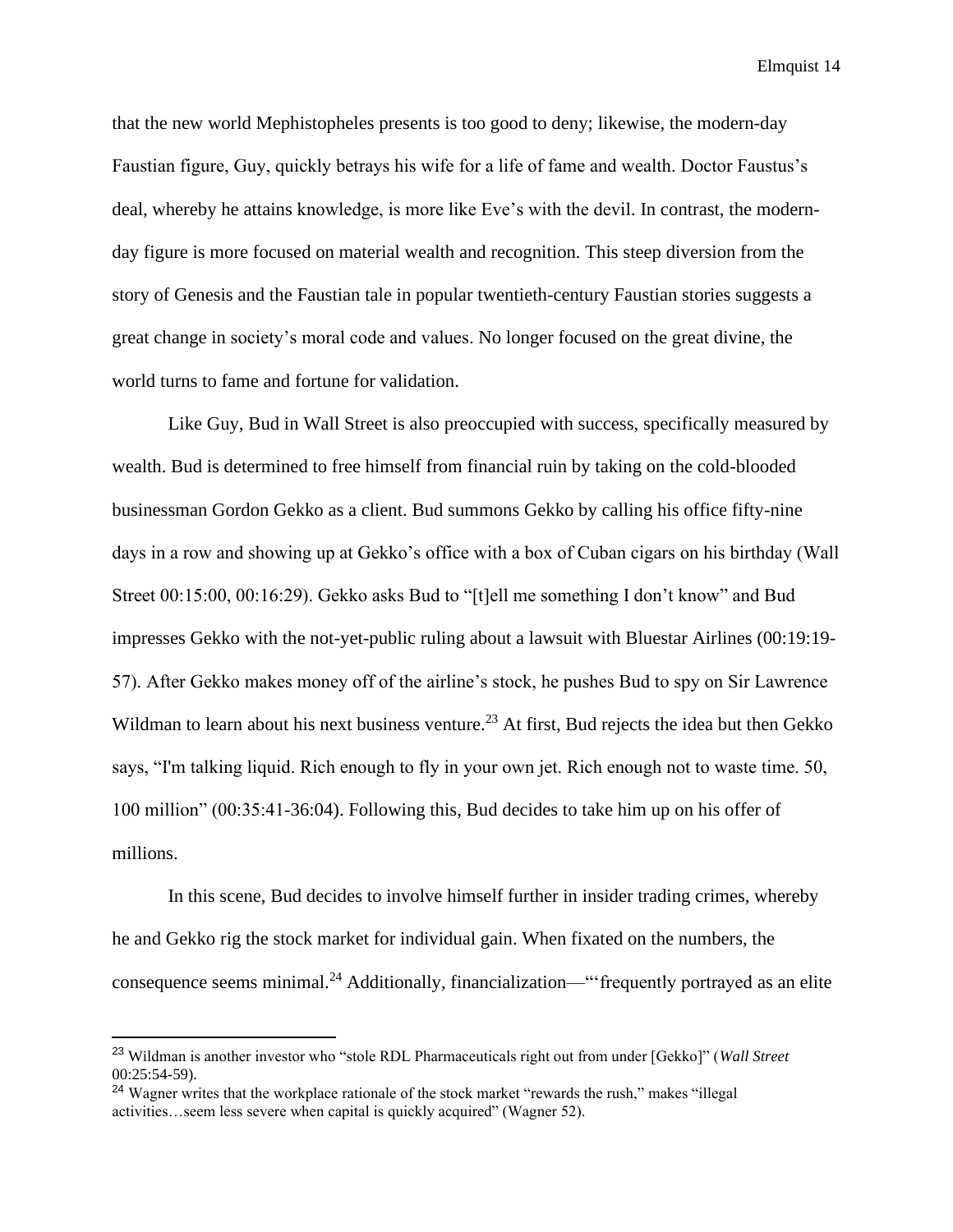exercise, the means by which the international rentier class redistributes profits to itself'" (Wagner 49)—adds to Bud's skewed perception. Stocks and company stockholders can affect the employment of thousands.<sup>25</sup> And so, insider trading can have massive negative effects on people while making a select few rich. However, "the labor force has increasingly sought riskier modes of doing work that can be attributed to behavior brought on by... money-making schemes endorsed under [free-market capitalism]" (Wagner 47). Given Bud's background, his family's work in the union,<sup>26</sup> the free-market capitalist ideas spread in the workplace, and the normalization of financialization and moneymaking schemes through Gekko, Bud cannot deny the devil's deal. The echo chamber Bud is immersed in blinds him from the immorality of his actions and causes him to fixate on immediate potential monetary gain.

In the first Faustian account, Mephistopheles's offer is too tempting for Doctor Faustus to refuse. Faustus is extremely educated with sixteen masters (Pfieler Chapter 1). Yet, Mephistopheles, like the serpent in the Garden of Eden, presents Faustus with the promise of inaccessible knowledge. Gekko offers Bud a similar deal: "50-100 million" in riches, an otherwise unreachable sum for Bud. In Guy's deal, he secures the fame he has dreamed of. The Faustian figure cannot resist the fruit and bites, forgetting his soul and the consequences in the years to come. Instead, he focuses on the pleasures the devil presents. No longer an outcast, the Faustian figure finds that a new world opens up to him. The audience sees this reenactment of

<sup>25</sup> Wildman makes this point in *Wall Street* when confronting Gekko. He claims, "I'm going to turn it around…I'm not the only one who pays here Gordon. We're talking about lives and jobs; three and four generations of steel workers," (*Wall Street*, 00:50:03-18). However, Gekko quickly discredits Wildman, "Correct me if I'm wrong, but when you took CNX Electronics, you laid off, what, 6,000 workers. Jesmond Fruit –4,000" (*Wall Street*, 00:50:18- 28).

<sup>&</sup>lt;sup>26</sup> Furthermore, Wagner cites that "'the vaporization of public resources, the rupturing of the social contract…have accompanied the emergence of…preference for corporations'" (Wagner 47). Bud represents a generational turn to corporate means of making money as he and his family relied on working-class salaries their entire lives.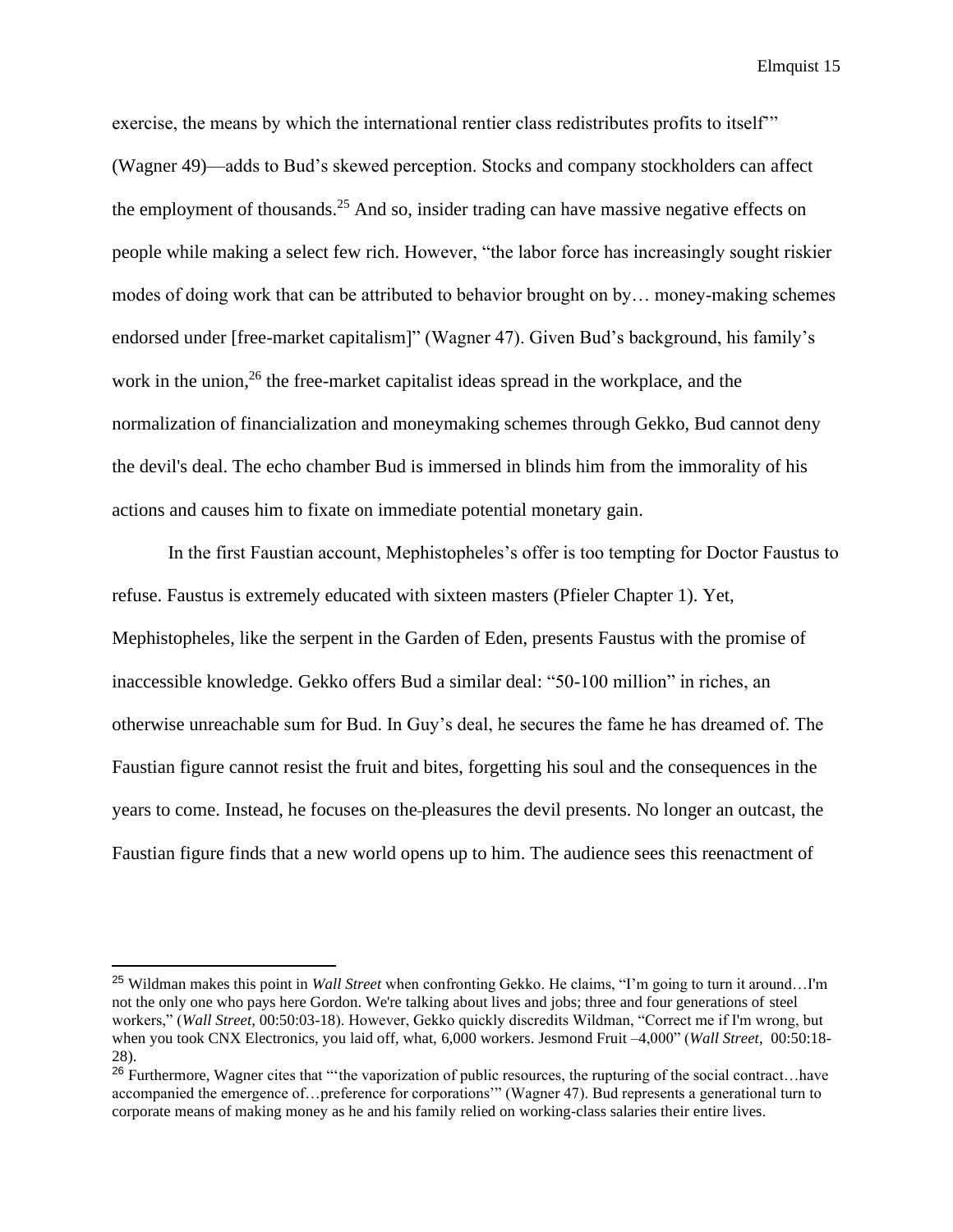the original sin with a new interest; what would they give to have their dreams become an immediate reality?

For Sid, in *Sweet Smell of Success,* the answer comes quickly. Sid's devil figure takes form via the sly columnist: J.J. Hunsecker. Hunsecker's role for Sid is kindred to Gekko's for Bud. Sid goes to great lengths to appease Hunsecker and Hunsecker tasks him with breaking up his sister (Susie) and her boyfriend (Steve), for a spot in his column. Hunsecker's preoccupation with Susie is suggested as an unnatural or incestual affection for his sister. Nevertheless, Sid continues to act on Hunsecker's will. Sid devises a successful plan that includes blackmail, prostitution, lies, and marijuana and ends with Hunsecker playing the hero; Susie breaking up with Steve; Steve insulting Hunsecker and his audience (*Sweet Smell of Success* 00:30:36- 01:10:36). Sid tries to celebrate the couple's separation, but Steve's insult causes Hunsecker to fume, eventually commenting, "I want that boy taken apart…You just handle the boy. Preferably tonight" (01:13:37-58). Then, Hunsecker writes on a napkin, "Get Harry Kello Tonight" (01:14:06). Kello is an abusive, crooked police officer who also works for Hunsecker. In this instant, Hunsecker is suggesting that Sid set up Steve for a murderous run-in with Officer Kello. At first, Sid is against it, "J.J., I swear to you on my mother's life, I won't do it…If you gave me your COLUMN, I wouldn't do a thing like that…" (01:15:17-23). After a tense silence, Hunsecker asks, "And who do you suppose writes the column while Susie and I are away for three months?" and Sid accepts his deal (01:15:34-43).

Hunsecker, Gekko, Guy's devil, and Mephistopheles give their Faustian figure exactly what they want. Hunsecker asks Sid to sacrifice his morals for the opportunity to write Hunsecker's column.<sup>27</sup> The "golden ladder" is so close that Sid cannot refuse, and as Guy and

<sup>27</sup> "You shall not murder" (Exodus 20:13).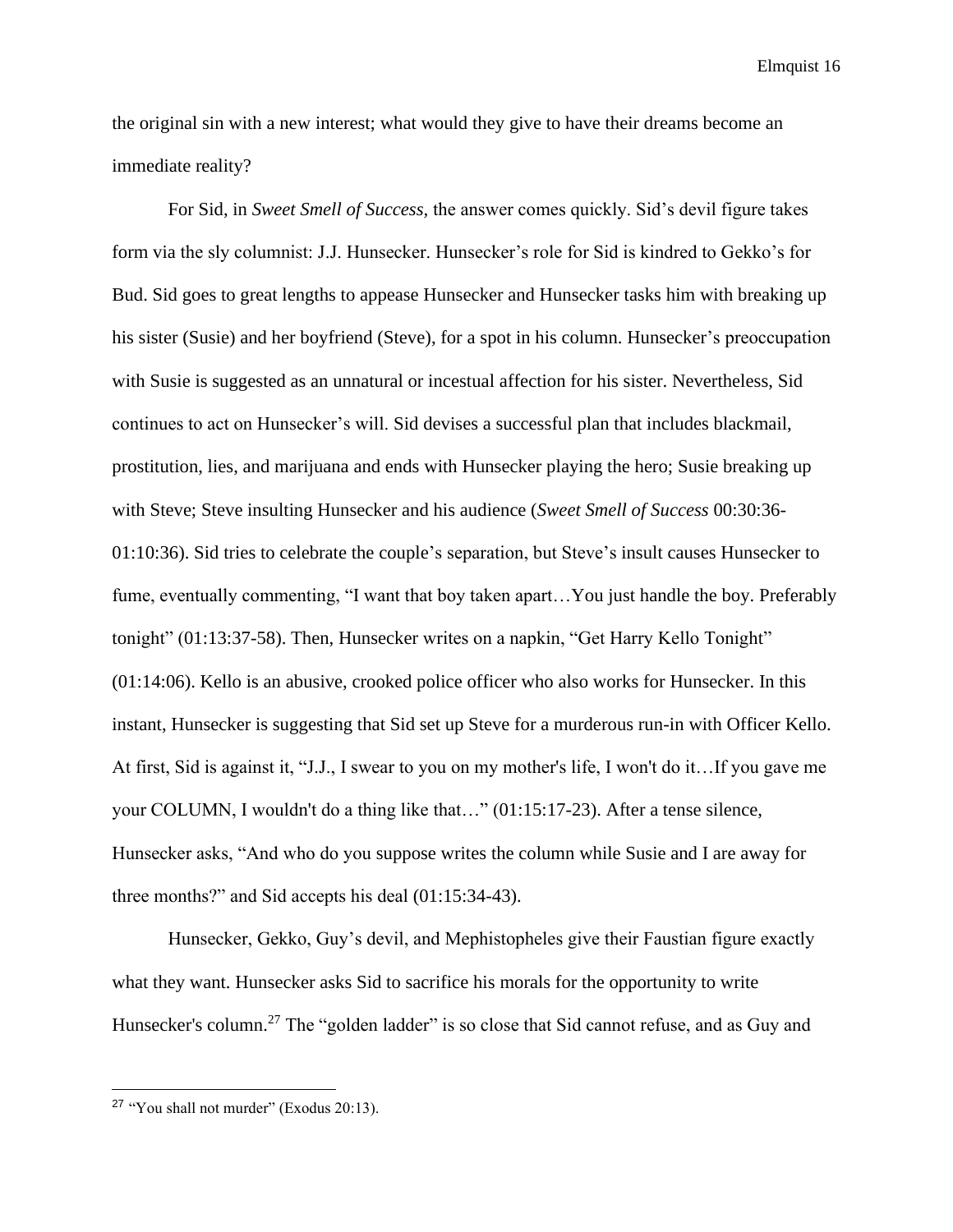Bud do, Sid makes a deal with the devil. In his dedication to Hunsecker, Sid outcasts himself from the rest of society. His story echoes the original Doctor Faustus as Sid is already known and disliked by the majority of Manhattan because of his excessive lying and scheming for Hunsecker. Doctor Faustus and Sid are disliked by the society around them for their preoccupations—Doctor Faustus's in Conjugation & Necromancy and Sid spreading false stories for his career progression. Thus, the deeper betrayal of the Manhattan elite is not a far leap for Sid, mirroring Faustus and the Christian people. The Faustian figure in each film commits a different betrayal to fulfill their deal. Their betrayal led each to commit more immoral actions, or sins, as they forget themselves and lean into pleasure. Consequently, the Faustian figure begins to develop characteristics mirroring the devils'.

## C. Becoming like the Devil

Unlike Guy and Doctor Faustus, Rosemary unknowingly enters into a pact with the devil as her husband, Guy, offers Rosemary to the devil to rape, breaking the sacred oath of marriage by betraying his own flesh.<sup>28</sup> Upon breaking this oath, there is a question as to what an unholy matrimony may look like.<sup>29</sup> Bud's betrayal is also familial when he betrays his father for financial gain. In *Sweet Smell of Success,* Sid is willing to betray his morals by potentially arranging a murder in exchange for a shot at writing Hunsecker's column. Unsurprisingly, the Faustian characters become more willing over time to compromise their morality in exchange for

<sup>&</sup>lt;sup>28</sup> In Genesis 2:24, marriage is described as "a man leaves his father and his mother and clings to his wife, and they become one flesh."

<sup>&</sup>lt;sup>29</sup> In the 1970s and 80s, when the novel and movie were being created and produced, the traditional family was being challenged and "'de-traditionalized'" with the "increases in divorce rates and the age of first marriage, and decreases in male breadwinner families and birth rates" (Coontz 976).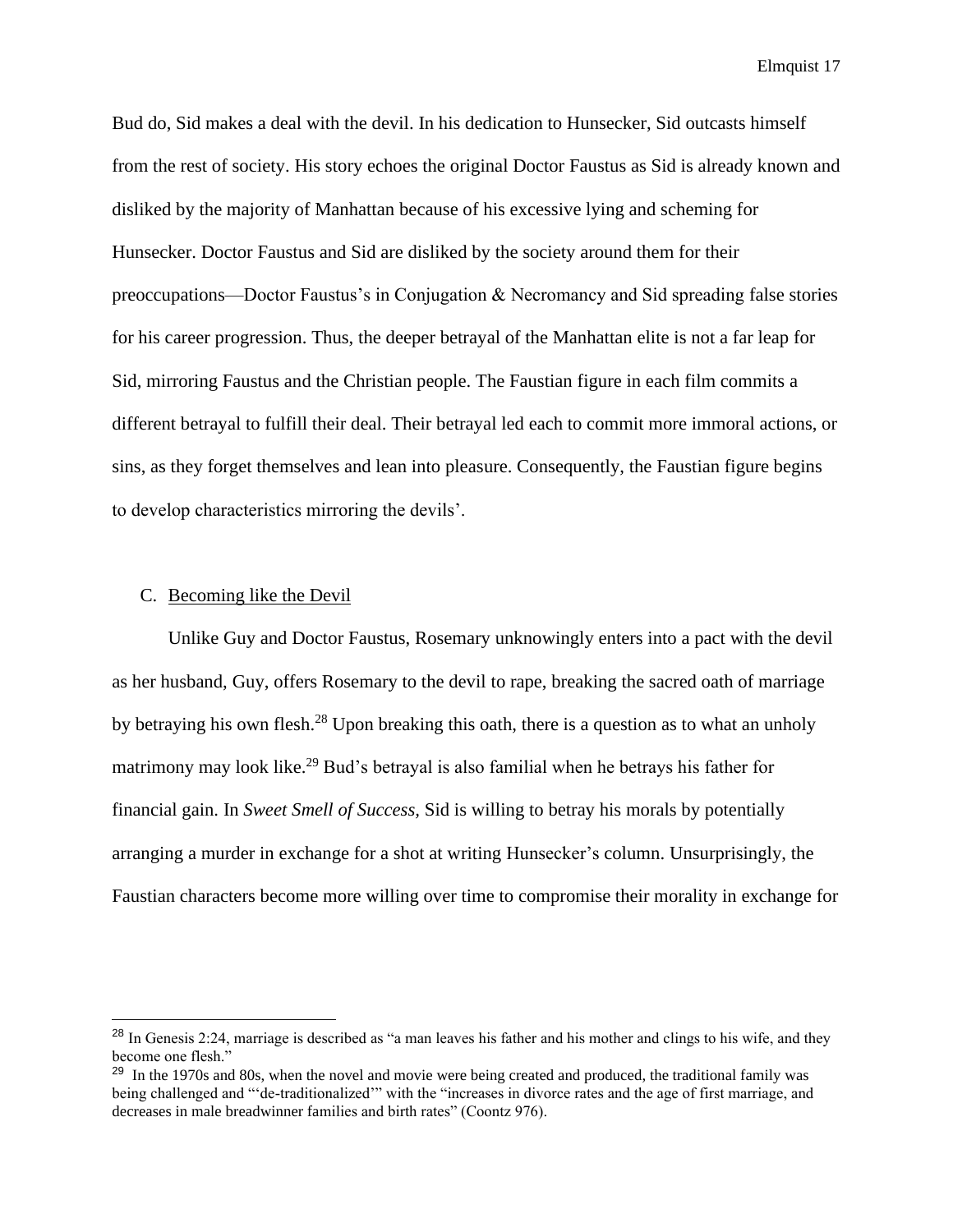more of their desires. In consequence, the men become more devilish themselves and lose and/or damage their personal relationships.

In *Wall Street*, after Bud helps Gekko gain information about Sir Lawrence Wildman's business plans, Gekko makes millions of dollars and shares his wealth with Bud. Immediately after, Bud adopts a life similar to Gekko's. He rents a nice apartment with his new girlfriend (Gekko's ex-girlfriend) and travels with Gekko in his private jet to luxurious locations. As a way to continue making money for himself and Gekko, Bud sneaks into his college friend's corporate law office to learn about confidential court cases, thus, using another personal relationship for financial gain. After living a rich life, Bud returns home to pay his father, Carl, the money owed and then some. Carl rejects the money and Bud promises to take his parents out to dinner soon. The father and son do not see each other again until Gekko tries to buy Bluestar Airlines.

Just as Bud forgets about his father, Goethe's Faustus discards his past lover, Gretchen, while she is pregnant with Faust's child. After getting swept in Mephistopheles' schemes, Faustus and Mephistopheles show up on Gretchen's street, digging in their bags for anything to present to her. Eventually, Mephistopheles scrounges up "a string of pearls" (Goethe, Part I, 176) and sings mockingly, "Love is but brief! / To no fond thief / Be overleaf, / But it be ring on finger" (Goethe, Part I, 176). Hearing Mephistopheles's words, Gretchen's brother Valentino confronts the pair and strikes Mephistopheles. The devil tells Faust, "'I'll guide your hand, here at your elbow. Come briskly, now!...Lunge you! Let me along to parry" (Part I, 177). Finally, Mephistopheles directs Faustus to "Thrust home!" stabbing and killing Valentino (Part I, 177).

Bud and Faust leave their lives behind once they become entranced by their devils. The two travel with their devils and when they find themselves back where they began, they try to offer material goods in substitution for a genuine apology for their absences. Thus, when Bud's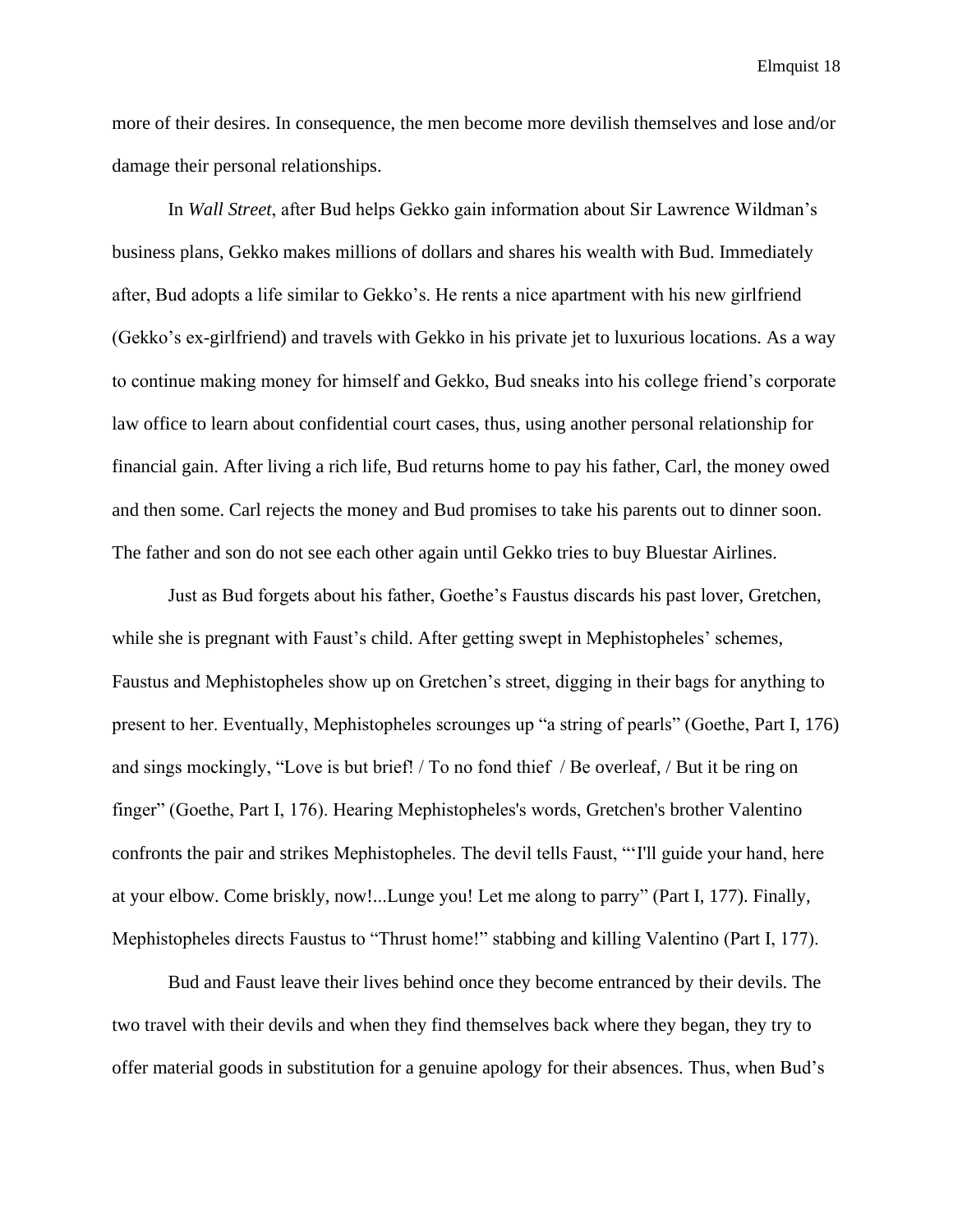gift is rejected, he retreats to Gekko and does not return home. Bud's inability to relate to his father on financial matters disrupts their relationship as Gekko taught him that "'[g]reed... is good,'" (*Wall Street* 01:18:04-8).<sup>30</sup> In contrast, Faust never asks Gretchen to accept his pearls. Instead, Faust murders Gretchen's brother and runs away. Faust does not apologize to his lover for murdering her brother, rather he flees showing the superficial nature of his love. The two men, corrupted by their respective devils, lose touch with genuine connection, and seek to resolve it through the material as shown by their gifts. Mephistopheles acts as Faust's servant; however, Faust becomes so corrupted by the devil and his whims that he follows Mephistopheles's instructions and murders a man. In the same vein, Gekko becomes a mentor for Bud, only to further his obsession with materiality over morality. In this instance, the Faustian figure becomes overtaken by the devil's world of materiality and pleasure that he forgets the life he led before. Thus we see how the characters become more self-involved and less invested in their relationships.

In *Rosemary's Baby*, Guy uses his relationship with Rosemary to manipulate her for Guy's success. Shortly after Rosemary and Guy agree to have a baby, Mrs. Castevet delivers chocolate mousse to the couple. Rosemary is not a fan, saying, "A chalky under taste" (*Rosemary's Baby* 00:40:03). Guy pushes against Rosemary's opinion, telling her, "That's silly honey," "It's delicious," and finally, "All right, don't eat it. There's always something wrong" (*Rosemary's Baby* 00:40:07-00:40:21). Rosemary then eats a spoonful and throws the rest away when Guy is turned around. That night, Rosemary wakes up while the devil is raping her; however, Guy insists they had sex the night before and persuades Rosemary that it was just a

<sup>30</sup> In "Thoughts on Greed and Envy," written for the *American Journal of Psychoanalysis,* Kenneth Winarick writes of Gekko, "there is never enough, the hunger never disappears, and is insatiable, made all the more so by the need to sustain defensive omnipotent fantasies that depend on accumulating more and more wealth and power" (325).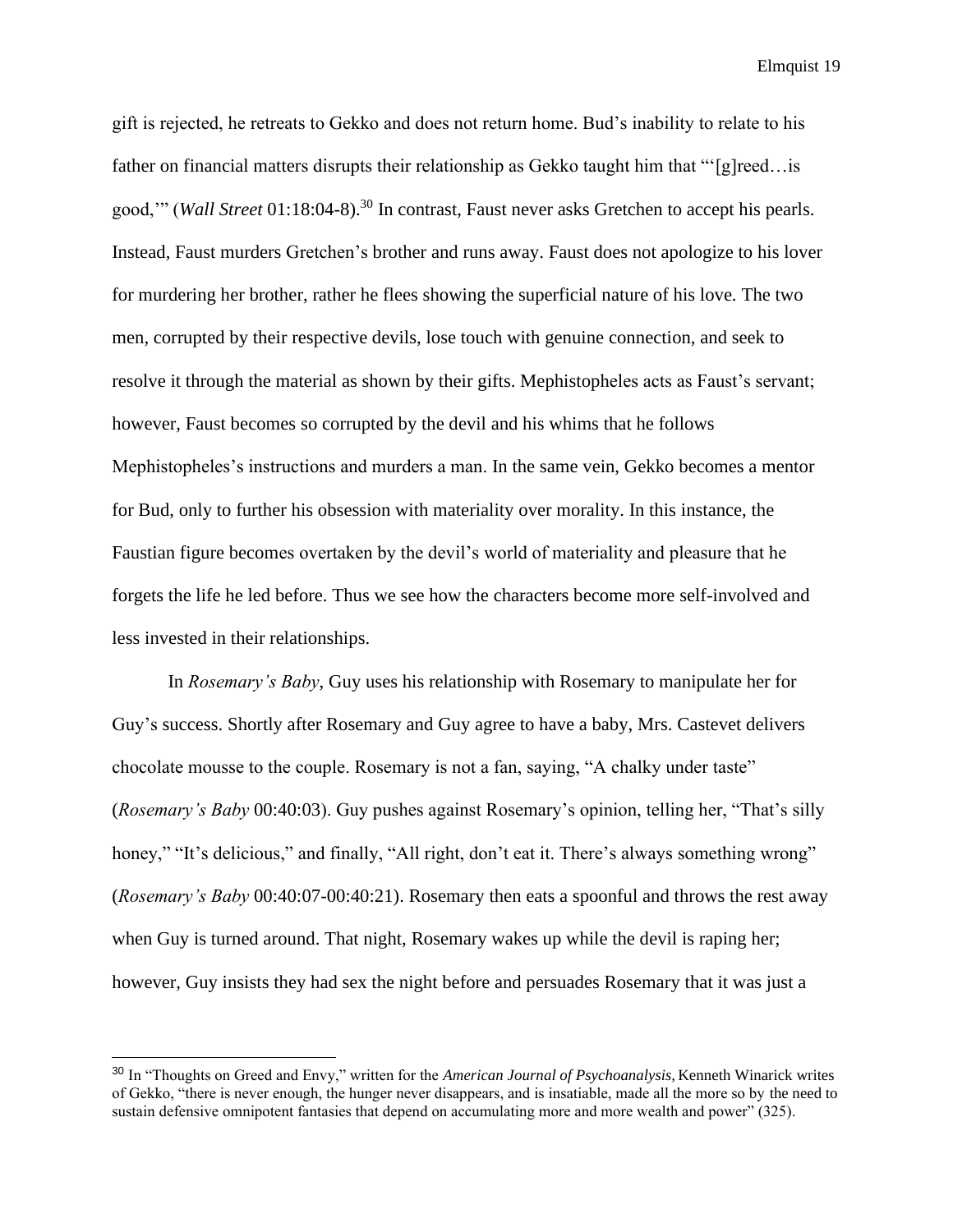nightmare. On the same night Guy tells Rosemary he wants a baby and guilts her into eating the mousse, Guy trafficks Rosemary to the devil. Guy utilizes manipulation tactics so Rosemary is complicit in the devil's scheme.<sup>31</sup> Up until this point, Rosemary has been completely ignorant of the dealings with the devil, as she has no reason to question her husband. Rosemary continues to be lied to and suffers. In comparison, Guy becomes increasingly like the devil himself, selling his wife for fame and manipulating her to play her part.

A similar authoritarian and manipulative devil can be seen in *Mary of Nijmegen*. After six years of living with the devil, Emmeken, formally Mary, asks the devil Moenen to visit her aunt or uncle whom she has not seen "for six or seven years" (Davidson 109). Moenen is quick to agree, despite driving Emmeken's Aunt to suicide six years earlier (103). Moenen mumbles to himself, "The prayers of that hypocrite [Emmeken's Uncle] have thwarted me often whenever I wanted to crush every bone in her body. I would have broken her neck long ago, but his prayers …always let her escape from me, over and over" (110). Moenen encourages Emmeken to visit her friends, but not because Moenen cares for Emmeken. Instead, Moenen has been actively misleading Emmeken; Moenen knows Emmeken's aunt is dead. Moenen wants to visit Emmeken's hometown in hopes of finding her uncle—whose prayers have been preventing Moenen from receiving the one thing he truly wants: Emmeken's soul.

Guy and Bud both resemble Moenen. Guy takes advantage of his relationship with Rosemary to encourage behavior that appeals to the devil. Likewise, Bud uses his relationships with others to rig the stock market in his and Gekko's favor. The Faustian characters become so

<sup>31</sup> In the essay "*Rosemary's Baby*: 'It's Alive,'" for *The Criterion Collection,* Ed Park remarks, "For Guy, the only performance that counts is the one in which he plays a caring husband…and Rosemary is his most important audience" (Park).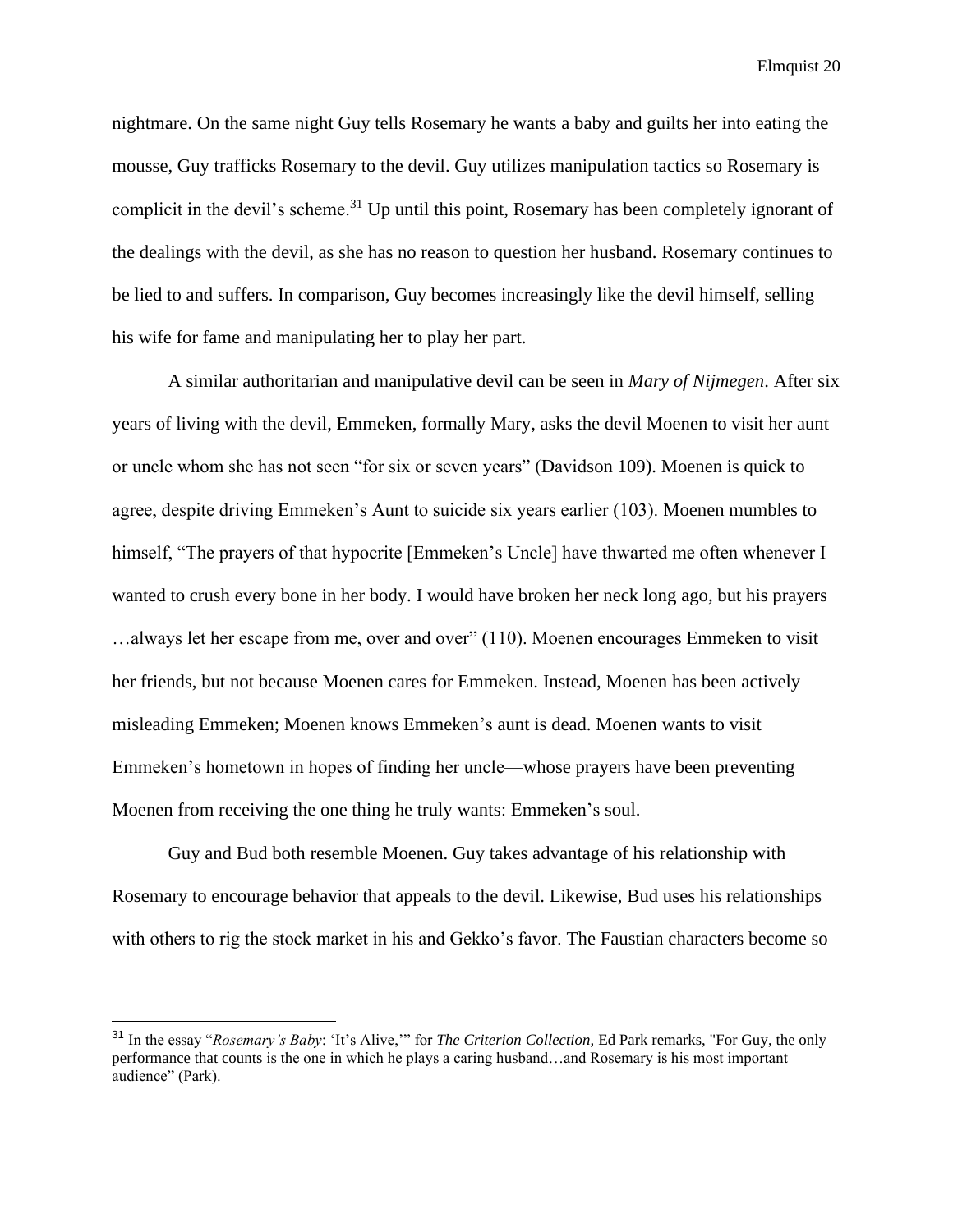engrossed in themselves that they take advantage of their personal relationships without considering the harm they could cause their loved ones. Their devils encourage their selfish behavior as it benefits themselves as well. Guy continues to receive roles and Rosemary plays surrogate for the devil. Bud earns money, but Gekko earns even more. The devil figures know and celebrate the harmful actions of their Faustian figure by rewarding them. And so, the Faustian characters begin to embody more devilish personas.

In contrast, in *Sweet Smell of Success*, Sid does not have any close or intimate relationships.<sup>32</sup> From the start of the film, it is implied that Sid has been in his devil's, Hunsecker's, grasp for a period already,<sup>33</sup> who is admittedly only nice for the money. Yet Sid lacks the wealth to make up for the unredeemable qualities he acquired through Hunsecker. Therefore, Sid has already lost all his relationships, which is the path Guy and Bud are making their way toward. Still, after Sid leaves Officer Kello to assault Steve, Sid manages to plunge deeper into his immoral ways. He buys rounds of alcohol for everyone at the bar and toasts "to the thing we always dreamed about, it makes you cool in the summertime, it keeps you warm in the wintertime…Gentleman, I'm toasting my favorite new perfume - Success" (*Sweet Smell of Success* 01:24:38-53). Shortly after, Sid's potential client tries to follow up with him. Instead of responding to the client, Sid directs his answer to the other men at the bar, "Uh, one of you guys want a bread-and-butter account?" (01:25:15-17).

Sid does not reflect on the fact he just arranged a man's death. Instead, Sid buys friends through alcohol and toasts to what he believes he just gained by conspiring to murder a man:

<sup>&</sup>lt;sup>32</sup> Sid's relationship with women consist of verbally abusing his secretary to take out his frustrations, flirting with Hunsecker's secretary to see the Hunsecker's draft of the column, and prostituting his lover to another columnist to spread a lie for Hunsecker.

<sup>&</sup>lt;sup>33</sup> Director and screenwriter Franc Roddam commented that from the start of the film, "Falco and Hunsecker are readily absorbed and consciously at ease in their corrupt and morally bereft world" (Roddam).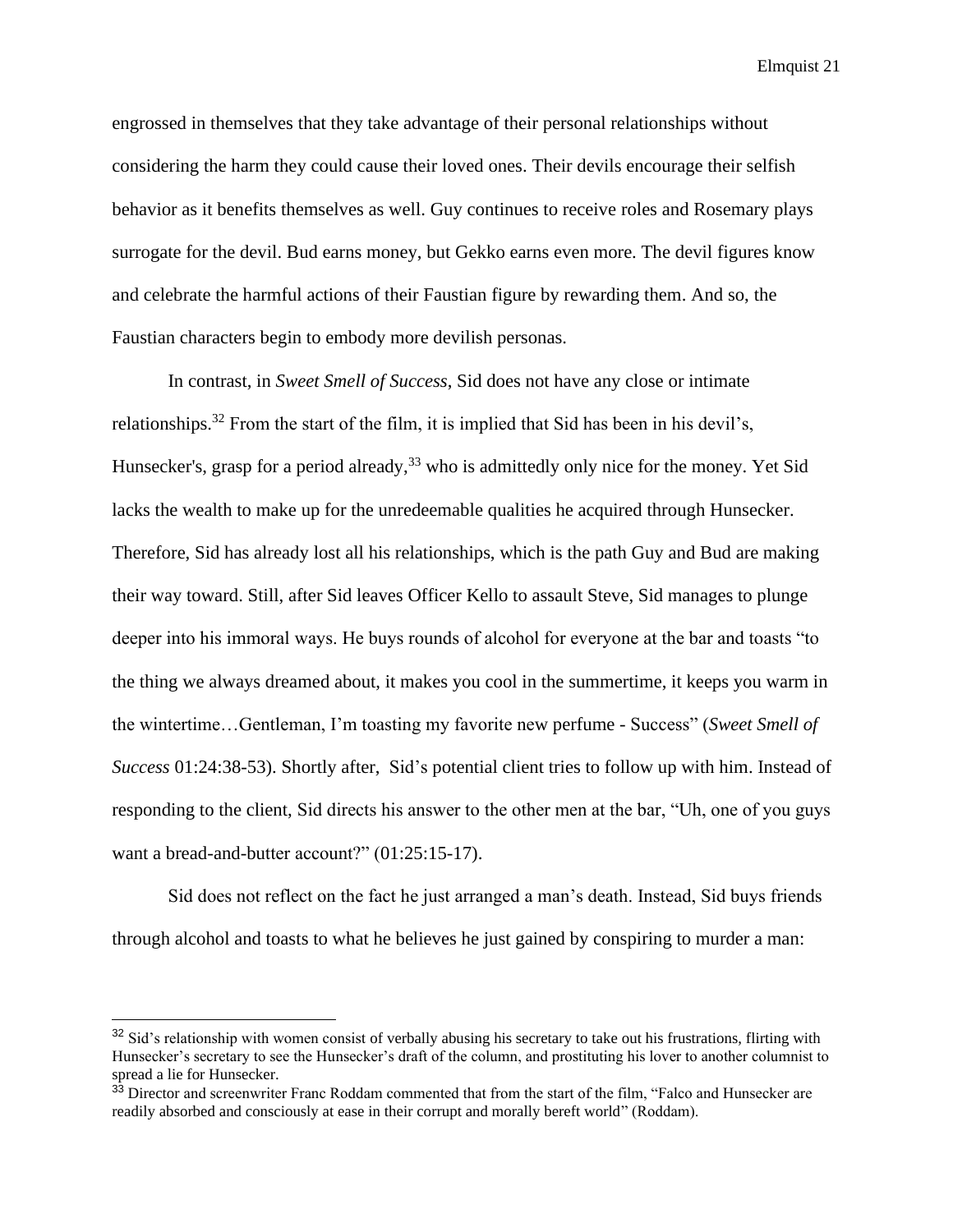"Success." His language suggests he found the answer to daily struggles, i.e., "Success," never mind how he received it. This behavior is similar to Emmeken's in *Mary of Nijmegen*. Moreover, Emmeken has no other close relationship other than with the devil Moenen. In turn, Emmeken reflects on her life of sin with Moenen:

'I know well that it's this Moenen who's the plague…he is not the best of men. I feel…that he must be a devil, or not much better…How shall I repent? Just look at my life, judge for yourself, it's gone too far for repentance. Aha, I spy two others over there whom I invited for dinner and drinks. There I'll go and raise a glass with them' After this she again went drinking with her companions, at which time Moenen so contrived it that another person died. (Davidson 108)

In her monologue, she recognizes that Moenen "must be a devil, or not much better," and that sin and death seem to follow them. Yet Emmeken decides to stay with Moenen and ignore it.

Sid and Emmeken choose to ignore the immoral actions they are committing when they are with or helping their respective devil or devil figure. They both turn to bodily pleasures for comfort and drown any potential pain or empathy their actions may cause them. As a consequence, they continue to bring pain to those around them and live sinfully. For instance, Sid speaks harmfully to a potential client because he believes Steve's death will lead him to the wealth he desires. Emmeken's belief that she has "gone too far for repentance" allows her to enable Moenen's behavior while continuing to live immorally. Emmeken and Sid find solace from their sins in the success that Moenen and Hunsecker have the potential to give them. The two have spent more time with their devils than Guy, Bud, or Goethe's Faust, so each learned to numb their conscience to live immorally. Consequently, Emmeken and Sid have no outside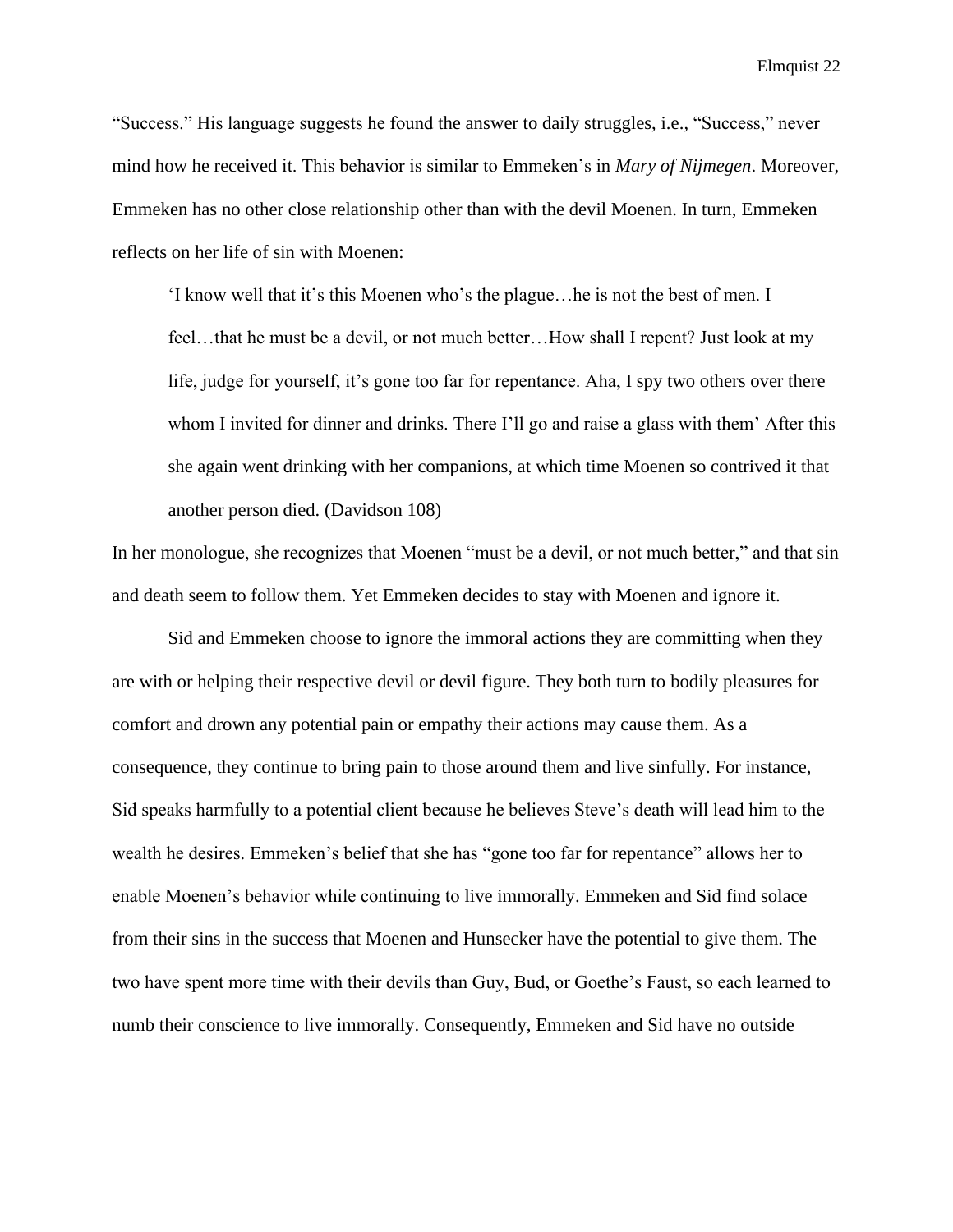intimate relationships or communication with their past friends and family. The sinful behavior learned from the devil affects their abilities to connect with others.

In the twentieth-century films *Rosemary's Baby*, *Wall Street*, and *Sweet Smell of Success,* Guy, Bud, and Sid focus on their careers instead of their relationships. Goethe's Faust also falls into this category, allowing Mephistopheles to direct him to murder his lover's brother and run from the consequences instead of parenting his bastard child. The Faustian figure, upon receiving the life they desired, happily succumbs to the bodily pleasures presented to them. As a result, they become attached to the life acquired. Thus, they begin to act like the devil himself, using others to keep their lifestyle sustained. In summation, the devil figures in contemporary films reinforce their belief systems until the inevitable disaster strikes.

## D. Damnation

In *Sweet Smell of Success*, Sid believes he accomplished Hunsecker's instructions and will be rewarded. While celebrating the impending death of Steve at a bar, Sid receives a message that Hunsecker wants him to come to his apartment; however, only Susie is there. Susie accuses Sid and Hunsecker of putting Steve in the hospital, threatens to commit suicide in consequence, and locks herself in her room. Sid denies her accusations and says,

Come around some night when I'm not writing your brother's column and I'll revise that delicate outlook of life. To give credit where credit is due, Susie, that body of yours deserves a better fate than tumbling off some terrace (*Sweet Smell of Success* 01:29:12- 26).

After Susie does not respond, Sid rushes in from the terrace to save Susie. Hunsecker comes home and Sid tries to explain himself but Susie does not corroborate his story. Consequently,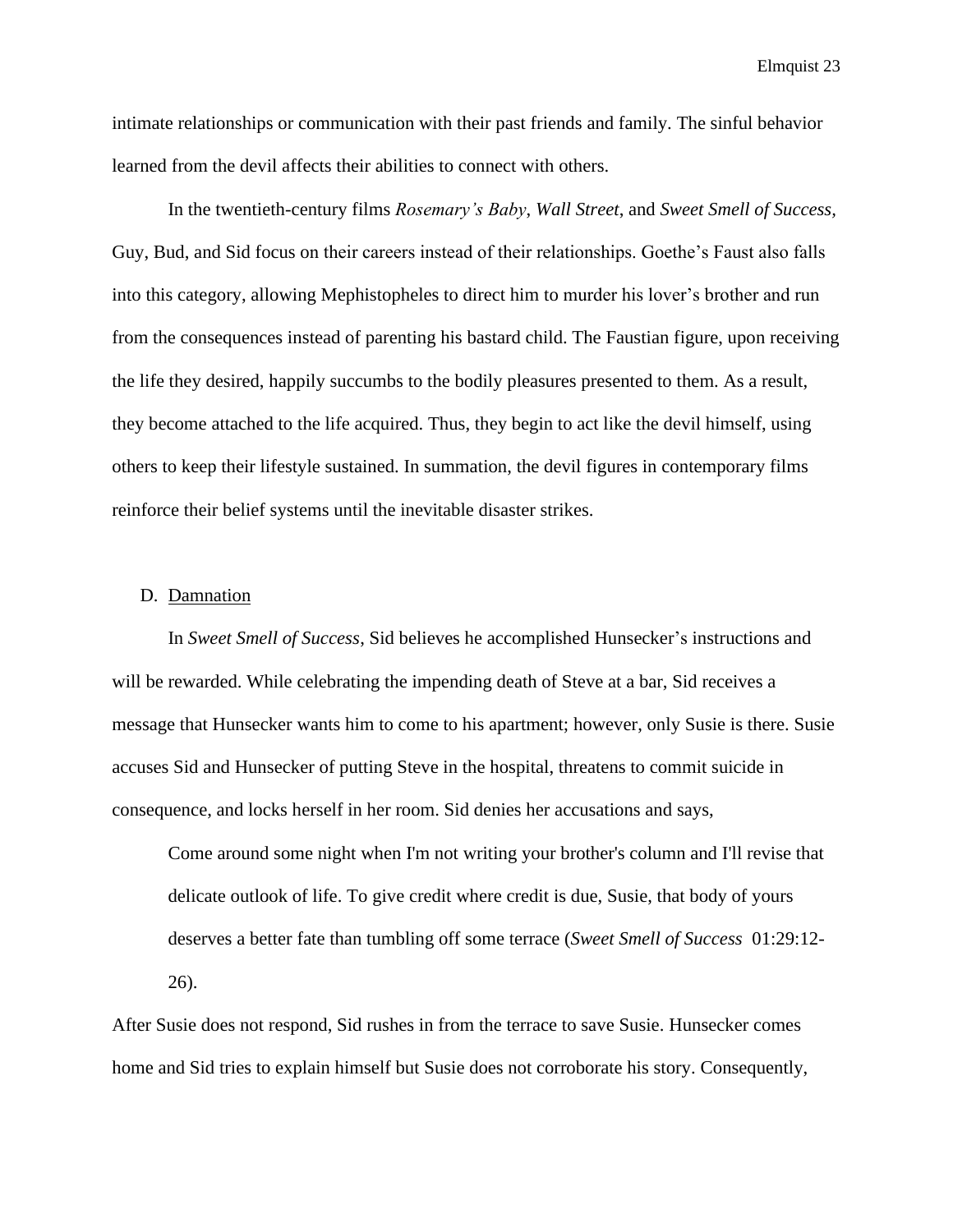Hunsecker begins to assault Sid and Sid blurts out, "You're defending your sister? You big phony! Didn't you tell me to get Kello?" (01:32:48-33:03). Hunsecker responds, talking to Susie, "Just as I know he's lying about your attempted suicide, you know he's lying about me. But we can't leave it like this, can we?" (01:33:16-24). Hunsecker then calls Officer Kello and tells him Sid set Steve up out of jealousy. Ultimately, the movie ends with Sid beat up and left for dead, Susie choosing Steve over her brother, and Hunsecker looking over his terrace onto the city.

Sid's unfortunate tale is most like the damnation depicted in the *Faustbuch*. After his twenty-four years with Mephistopheles, Doctor Faustus is taken by the devil. Doctor Faustus invites his students over to warn them against the devil, and inform them of his imminent damnation. Outside his bedroom, his students "heard a mighty noise and hissing, as if the hall had beene full of Snakes and Adders…he began to crie for help, saying: murther, murther, but it came foorth with halfe a voice, hollowly: shortly after, they heard him no more" (Pfieler Chapter 63). The next morning, they went in the hall and "found not Faustus, but all the hall lay desprinckled with blood, his braines cleauing to the wall, for the deuill had beaten him from one wall against another: In one corner lay his eyes, in an other his téeth" (Chapter 63). Here, Faustus accepts fate and does not believe he can still receive God's grace, so he does not try.

Sid is also stuck in his ways as demonstrated by his sexualization Susie after she admits to suicidal thoughts. Instead of comforting Susie, Sid continues to harm her in hopes to bully her out of committing the act. Subsequently, Hunsecker turns Sid into the police, ensuring Steve's redemption in the media and Sid's downfall, if he survives Officer Kello. Hunsecker betrays Sid to punish him for failing as Steve does not die, and Sid reveals the truth to Susie. Mephistopheles similarly betrays Doctor Faustus, acting like his friendly servant for twenty-four years, and then beating him "from one wall against another," until he dies.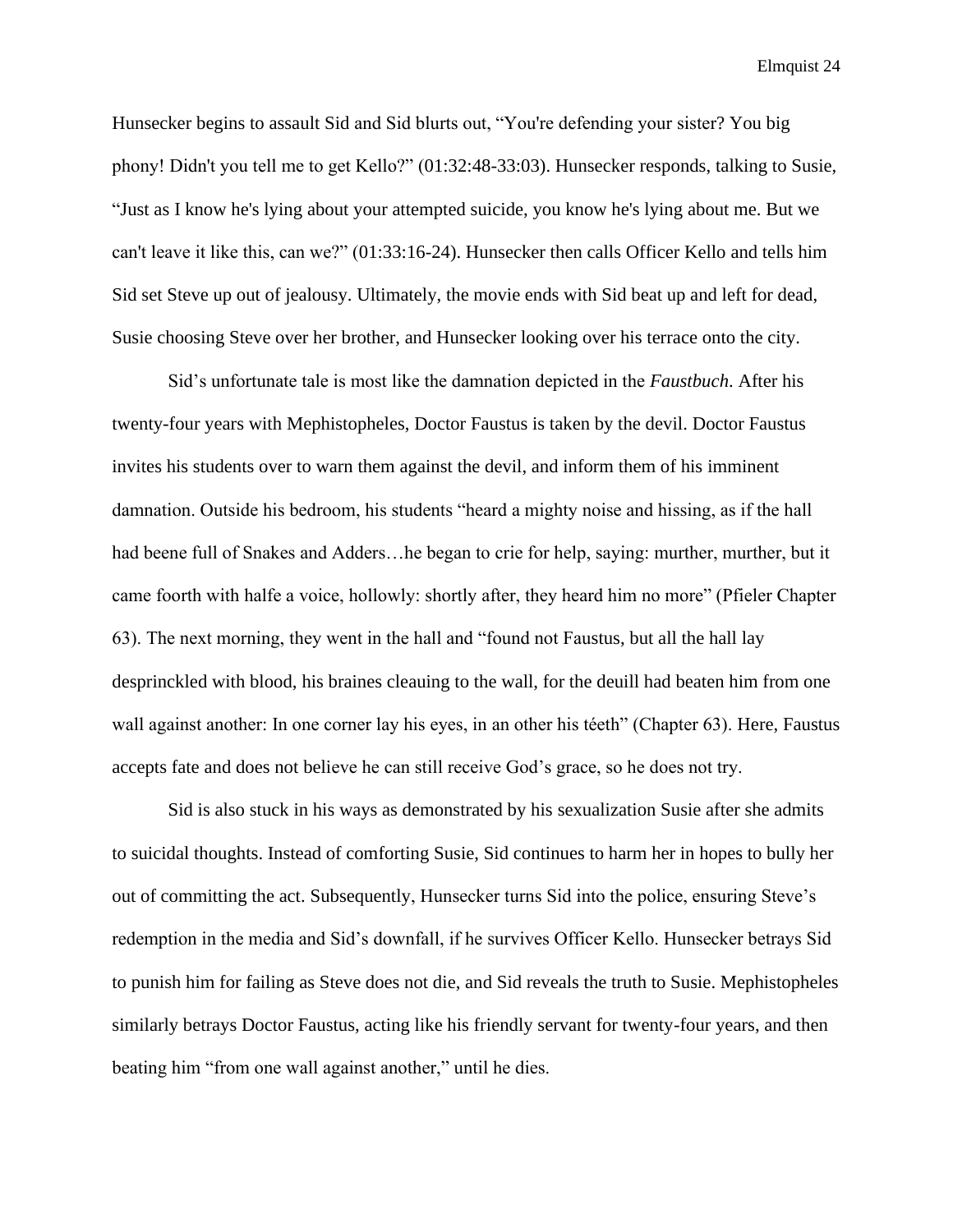In Sid's and Doctor Faustus's damnations, some balance is restored after extreme violence. Doctor Faustus lived out his life sinfully; thus, he had a violent death and was damned to hell. Similarly, Sid consistently lied and blackmailed until he caused deadly harm, and so his career was destroyed and he received a beating himself. Mephistopheles and Hunsecker walk away from the interaction virtually unharmed and unchanged from the interaction. Hunsecker does lose his sister but faces no professional or financial repercussions.<sup>34</sup> The film's ending indicates that once one is powerful enough, as in connected, wealthy, and respected, they do not have to suffer professional or financial consequences for their actions. In contrast, Sid did not reach the "golden ladder" of success and is left for dead because of his actions. Overall, the stories reveal the ever-present temptation and evil in the world while their protagonists face the consequences of their actions. Sid and Doctor Faustus serve as the perfect examples of what *not* to be.

Nevertheless, not all Faustian characters suffer damnation. In *Wall Street*, after Bud discovers Gekko's plans to liquidate Bluestar Airlines, Bud manipulates the airline's stock and convinces Sir Lawrence Woodman to buy the majority of stocks and save the airline. Amid his planning, Bud breaks up with Darien as she refuses to go after Gekko, stating, "When I was down and had nothing, it was Gordon who helped me…when you've had money and lost it, it's worse than never having had it at all" (*Wall Street* 01:41:33-47). Afterward, Bud is arrested for insider trading and fraud. He trades in Gekko for a lesser sentence and in the end, Bud arrives at the courthouse. The movie ends with Bud's father saying, "It's gonna be hard on you…but maybe…it's the best thing that could have happened to you. You stop going for the easy buck and produce something with your life. Create instead of living off the buying and selling of

<sup>34</sup> Susie tells Hunsecker, "I'd rather be dead than living with you" (*Sweet Smell of Success* 1:34:53-55)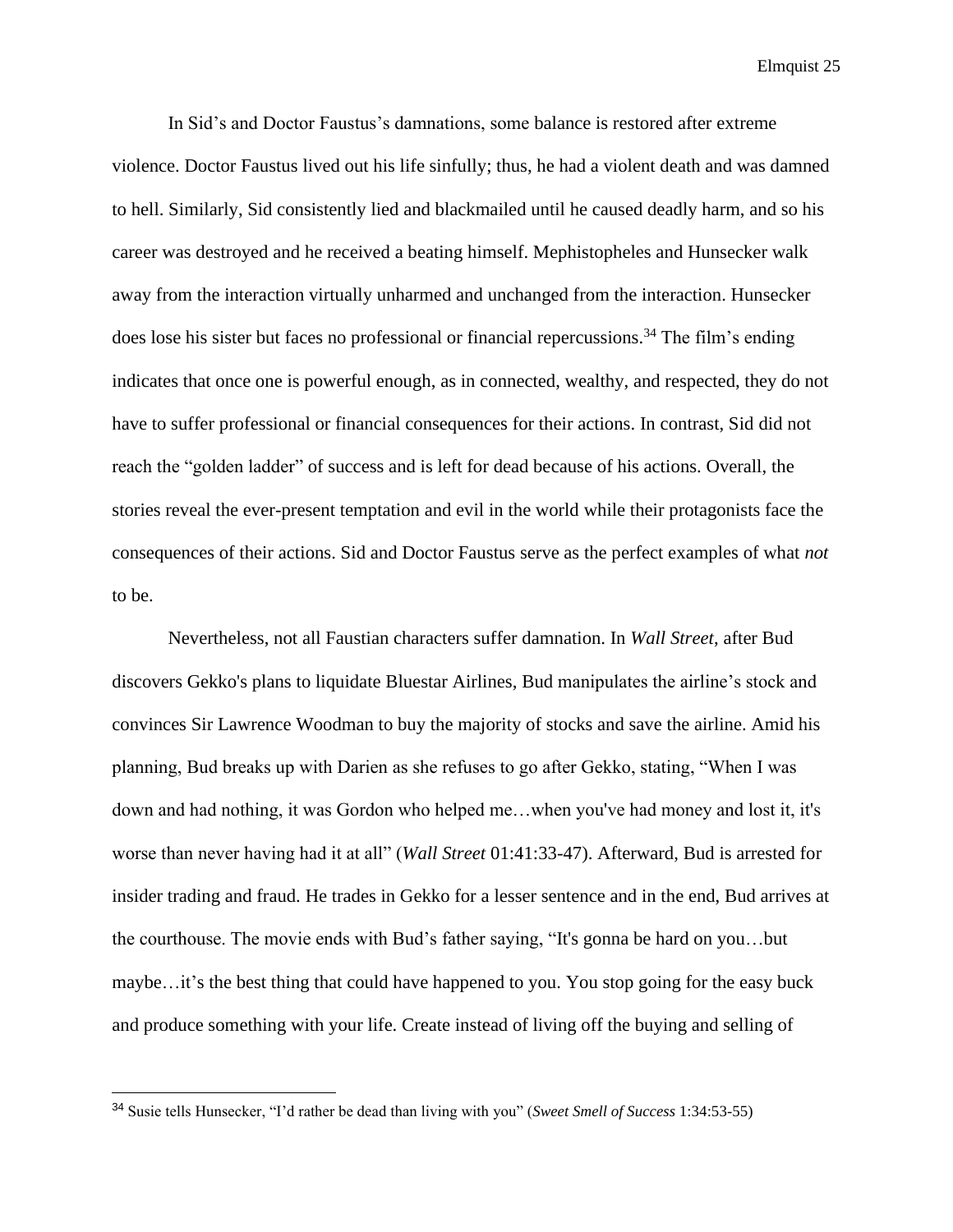others" (01:59:31-47). Bud's time in prison is a serious punishment and serves as part of Bud's penance for his sins. His good deed, turning in Gekko, completes Bud's penance as it shows he recognizes his actions were wrong. Hence, Bud does not suffer from damnation.

*Mary of Nijmegen* has a similar, unexpected redemption arc. After watching a religious play, Emmeken realizes her wrongs and wants to be forgiven. Moenen, her lover and the devil, then attempts to murder her by flying up and throwing her from the sky. However, the grace of God saves her and she is unharmed in the fall. Afterward, Moenen accepts failure and continues to search for the next soul. Meanwhile, Emmeken and her uncle visit the Pope and her penance is to be locked in three iron rings until they fall off, at which point "her sins will be completely forgiven. Not before will she be pure and free" (Davidson 120). Emmeken then moves to a nunnery where she "lived for another two years after her bonds fell off…always doing penance and making an effort to please the King of Kings" (122).

Emmeken and Bud lose their freedom for a time, but get a second chance at life in return. Additionally, they lose toxic lovers—Darien, who values money first, and Moenen, who wanted Emmeken's soul. Bud redeems himself partially by betraying Gekko and needs to go to jail to further learn from his actions. Carl's words ending the movie suggest Bud will learn from his actions and time in jail and will "produce something with [his] life." After losing her devil lover, Emmeken spends most of her life serving penance but will receive an eternity in paradise at the end. Therefore, the Faustian characters save themselves by recognizing their wrongs and facing the consequences of their sins.

In Goethe's *Faust*, Faust also is redeemed. He retains his sense of good and evil, has regret, and thus, has not been fully corrupted by Mephistopheles. When Angels come to retrieve Faust's soul, Mephistopheles cries out, "How is't with me? Like Job amidst the embers The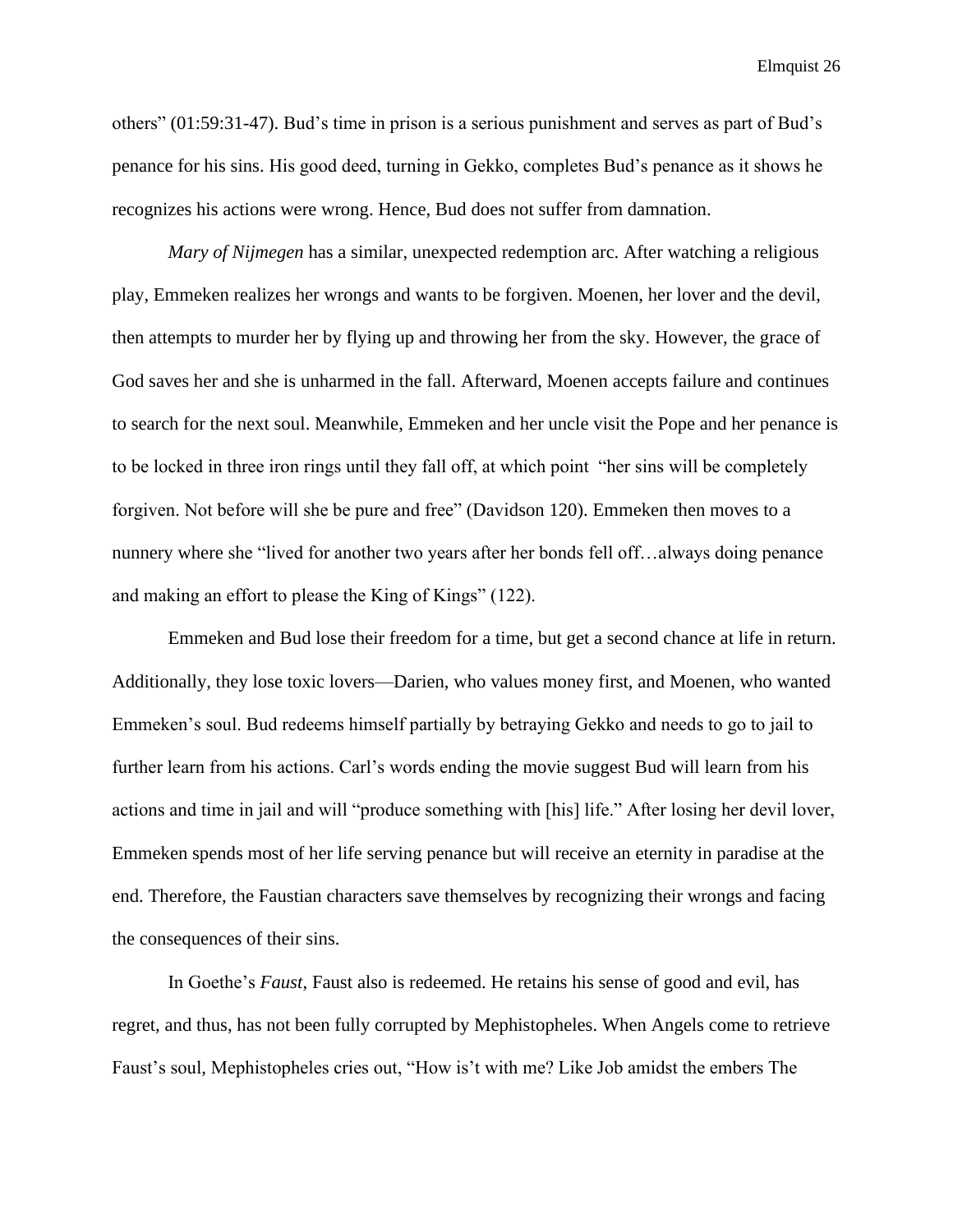whole man boil on boil, until he loath Himself…I've bungled it in scurvy fashion, Great outlay shamefully have flung away. To vulgar lust, to silly mawkish passion" (Goethe, Part II, 332). Mephistopheles and Gekko both "bungled" their dealings with Faust and Bud. Consequently, Mephistopheles suffers from physical wounds and mental wounds; this is true for Gekko as well as he faces prison and a ruined reputation.

Failing to handle their Faustian figures shatters their egos. However, Bud and Faust receive a second chance because they have a moral reckoning. Here, the devil figures face stronger damnation than Faustian figures. This is in stark contrast with the original Faustian legend and *Sweet Smell of Success* where the figures do suffer damnation. *Wall Street*, *Mary of Nijmegen,* and Goethe's *Faust* all portray a peaceful balance where the Faustian figure is saved and the devil remains damned. While Sid and Doctor Faustus exemplify how *not* to behave, Bud, Emmeken, and Goethe's Faust show that redemption *is* possible for all.

*Rosemary's Baby*'s Faustian figure takes a unique path. After Rosemary gives birth, Guy and Dr. Saperstein tell her the baby died at birth. Guy "comforts" Rosemary,

let's face it, darling, you had the prepartum crazies…I know this is the worst thing that ever happened to you but from now on everything is going to be roses. Paramount is within an inch of where we want them, and suddenly Universal is interested too. We're going to blow this town and be in the beautiful hills of Beverly...And the kids, too, Roo. Scouts honor….Now, I've got to run now and get 'famous.' (*Rosemary's Baby* 02:01:22- 02:01:22)

Following her stillbirth, Rosemary is constantly monitored by the Castevets and other members of the cult in their apartment. Next, the television informs the audience there is a heatwave (02:02:42).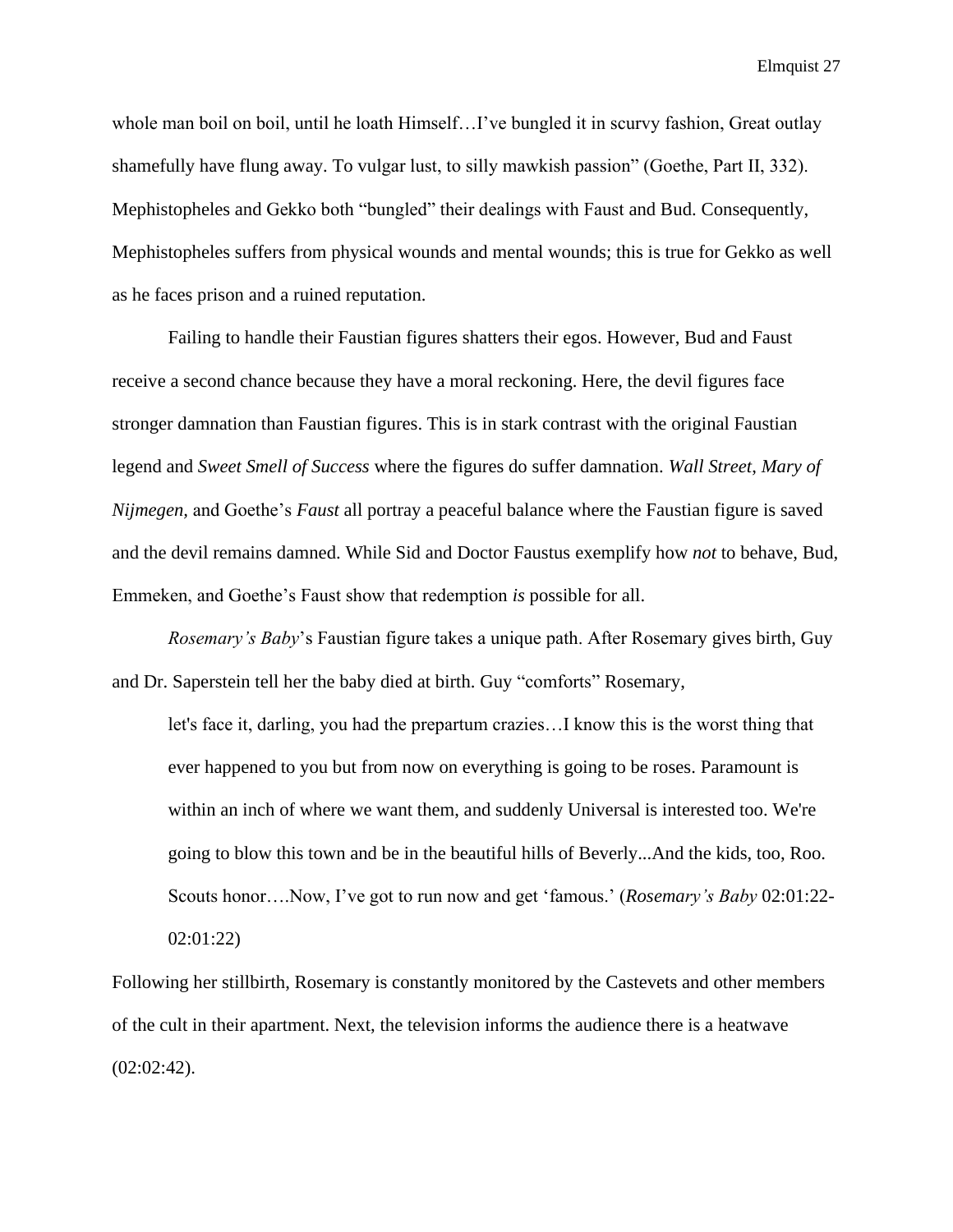For a couple of days, Rosemary hears a baby crying; eventually, she follows the noise to a secret hallway that attaches to her and the Castevets' apartments. There, she finds Guy and the rest of the cult, including a photographer snapping photos of the event, surrounding a black bassinet. Rosemary discovers she was raped by the devil in Mr. Castevet's announcement, "Satan is His Father…He came up from Hell and begat a Son of mortal woman!... He shall overthrow the might…He shall redeem the despised and wreak vengeance in the name of the burned and the tortured!...God is dead! Satan lives! This is year one!" (02:10:32-02:11:27). Then, Guy goes to Rosemary and pleads, "They promised me you wouldn't be hurt, and you haven't been. I mean, suppose you'd had a baby and lost it; wouldn't it be the same? And we're getting so much in return, Ro" (02:12:41-02:12:56). In response, Rosemary spits in Guy's face. The movie closes with the cult surrounding Rosemary as she rocks the devil's spawn, her baby, and the photographer circles them.

In the final scenes of *Rosemary's Baby*, Guy begs for Rosemary's love and is rejected. Right after Rosemary gives birth, Guy quickly dismisses all Rosemary's previous concerns as "prepartum crazies," and barely acknowledges their supposed stillborn baby. Instead, Guy pushes his dreams of success on Rosemary, adding on, "And the kids, too, Ro." Guy's selfish behavior continues as he tries to justify his actions to Rosemary, reminding her that "we're getting so much in return," and not apologizing for his actions. Rosemary rejects him, however, and there is no further damnation for Guy implied. Instead, the heatwave, Mr. Castevet's speech, and the photographer suggest a new age of evil reigning in the world as a result of Guy's actions. The words, "He shall redeem the despised and wreak vengeance in the name of the burned and the tortured," suggest overturning the current order— i.e., the Reckoning or the war between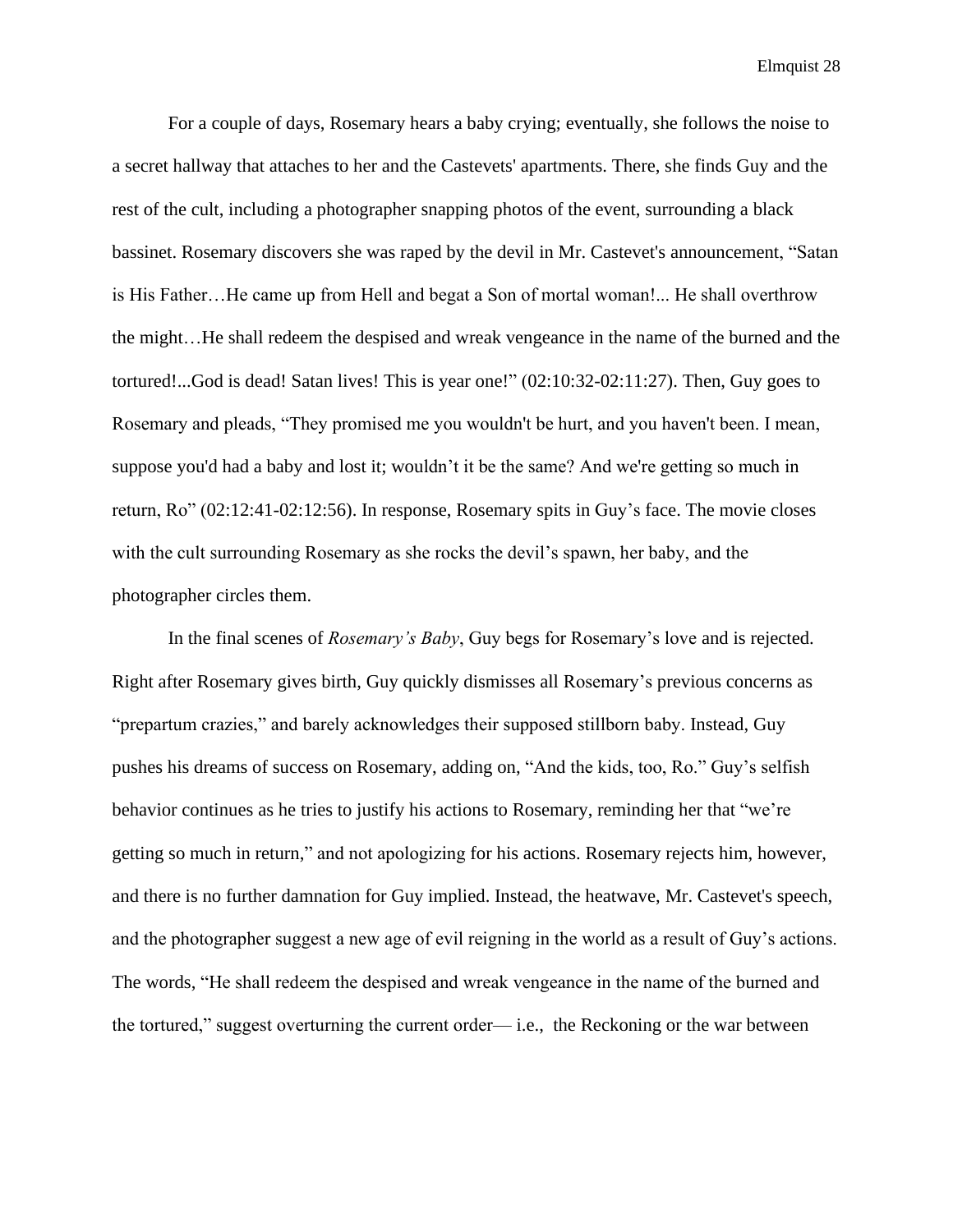Heaven and Hell.<sup>35</sup> This event mirrors Anton Lavey's inauguration of his Church of Satan, christened in "Year One" on April 30, 1966 (Quinlan), one year before the novel's publication and two years before the film's release.<sup>36</sup> Given the apparent similarities, the film foreshadows the start of a new world order. Thus, Guy's actions suggest much greater consequences than his Faustian relatives as he enables the birth of the anti-Christ.

## Conclusion

In 1968, *Rosemary's Baby* predicted a new world order ruled by Satan's son. While it is hard to know what such a world would look like, *Rosemary's Baby, Wall Street,* and *Sweet Smell of Success* depict evil embodied by the hungry, rapacious, successful, respected, and prominent man. Guy, Bud, and Sid represent the average American man in capitalistic New York City, trying to become successful. They encounter other men, more successful than themselves, who present opportunities. Unbeknownst to them, these are "Mephistophelean" figures, who are offering success in exchange for their souls. Success will come at a cost, of course, and not a small one.

The films' plotlines mirror the original Faustian bargain with the devil and its relevant successors. Doctor Faustus struggles to find his place in society and ultimately is ostracized, despite his wealth of knowledge. Thus, he seeks the devil to learn more. Mephistopheles offers

<sup>&</sup>lt;sup>35</sup> In the Book of Revelation, it does not distinctly mention the devil having a child. However, in Genesis before the flood, it is written that "the sons of God went in on the daughters of humans, who bore children to them. These were the heroes that were of the old, warriors of the renown" (Genesis 6:4). The "sons of God" not being humans, or Jesus, is implied to be angels. Thus, if angels bore warrior children with women in the past, it is not outside the realm of possibilities for Satan to impregnant Rosemary with the demonic anti-Christ.

<sup>36</sup> Anton Lavey was rumored to have played the Devil in *Rosemary's Baby*. Many reputable news sources, including the *[Washington Post](https://www.washingtonpost.com/archive/local/1997/11/09/anton-s-lavey-dies-at-67/c546b323-acb9-463e-ad96-7da298f9e4d8/)* and *[Variety](https://variety.com/1997/scene/people-news/anton-szandor-lavey-1116674361/)*, falsely reported that Lavey did play the Devil in the film in articles covering his life and death. *Vanity Fair* commented he was "falsely credited with working as a consultant" (Jacob 2018). Lavey has no official accreditation working for *Rosemary's Baby* and on the IMBD page for *Rosemary's Baby,* Clay Tanner is listed as the uncredited actor who plays the Devil ("Rosemary's Baby").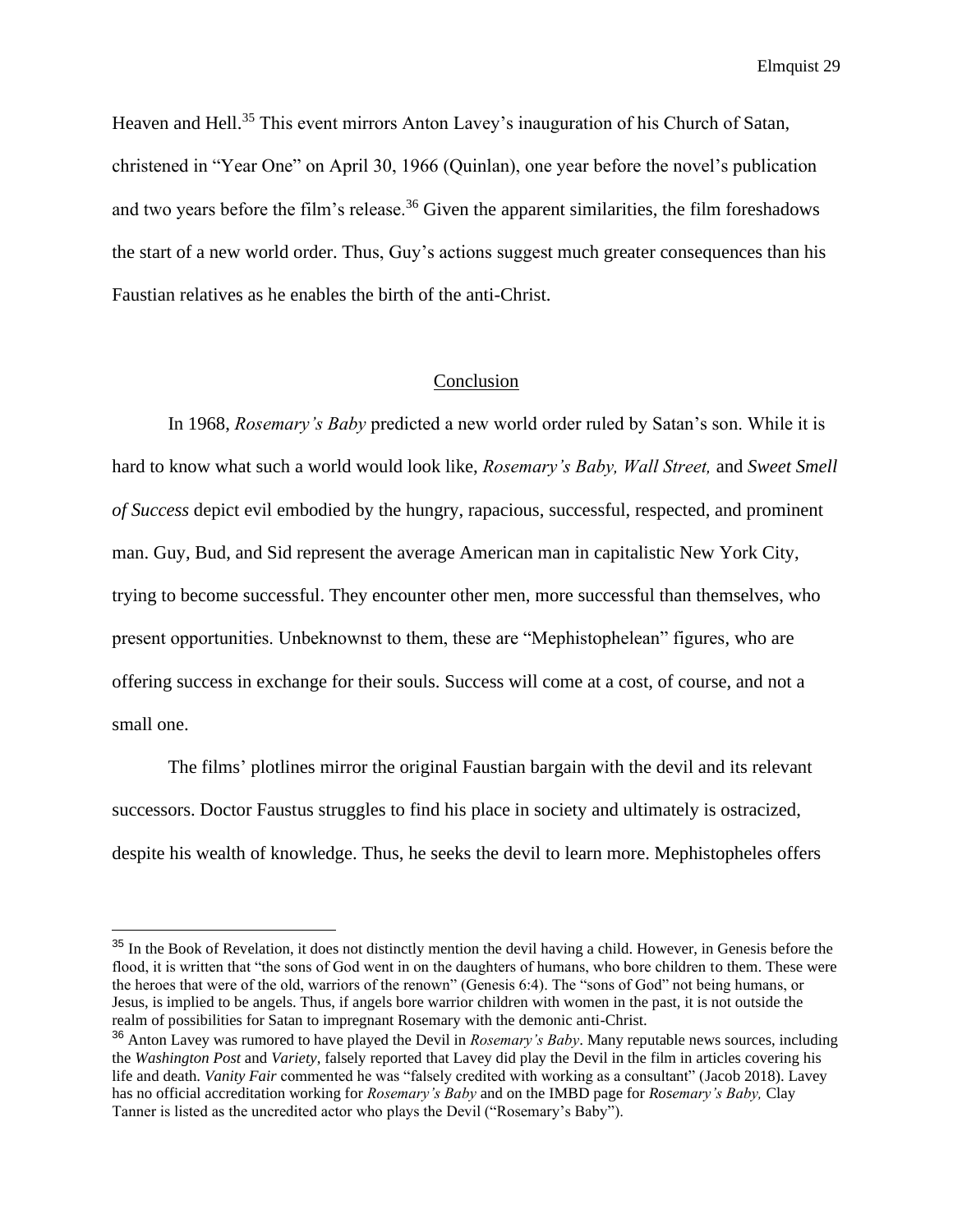Doctor Faustus all he could ever want, the devil's knowledge and autonomy of a spirit, for *only* his soul.

When the everyday man (i.e., Guy, Bud, or Sid) is Faustus, the devil is a wealthy man (i.e., Mr. Castevet, Gekko, or Hunsecker); the temptation is money; and evil becomes a product of success. Guy continues to sin by lying to his wife and deliberately confusing and drugging her into submission. Bud sins by exploiting his relationships to manipulate the stock market, and possibly jeopardizing millions of jobs to his benefit. Sid's sins stack up in blackmail, prostitution, lies, and attempted murder. They do it all for success. While the endings of the films diverge, the films consistently agree on what represents evil today.

The serpent came to Eve and prompted her to eat—"be like God, knowing good and evil" (Genesis 3:5). The devils in the aforementioned texts and films offer something slightly different. They say, "Come be like *me*," and each offers their victims their greatest desires. The devil's temptation, the invitation to be "*me*," breeds evil. The desperate everyday man wants wealth and status; *Rosemary's Baby, Wall Street*, and *Sweet Smell of Success* asks the everyday man how far they will go for their version of success.  $37$ 

These films may seem far removed from our world, but they are not. In a review for *Sweet Smell of Success,* Rodham claims Hunsecker sees "himself as almost God-like…He controls the hearts and minds of his 60 million readers: he...wants to control everything" (Rodham). Moreover, Hunsecker was based on Walter Winchell, one of the "big columnists" that

<sup>&</sup>lt;sup>37</sup> The Faustian figure's fall is the film depicting what they believe the consequences should be. In the case of *Rosemary's Baby*, the ending suggests society has digressed too far. For instance, as the devil's child gains followers, soon many devils like Guy will walk among us, worshiping wealth and success. *Wall Street* and *Sweet Smell of Success* follow that line of thinking as well as Bud and Sid conduct Gekko and Hunsecker's bidding in exchange for success.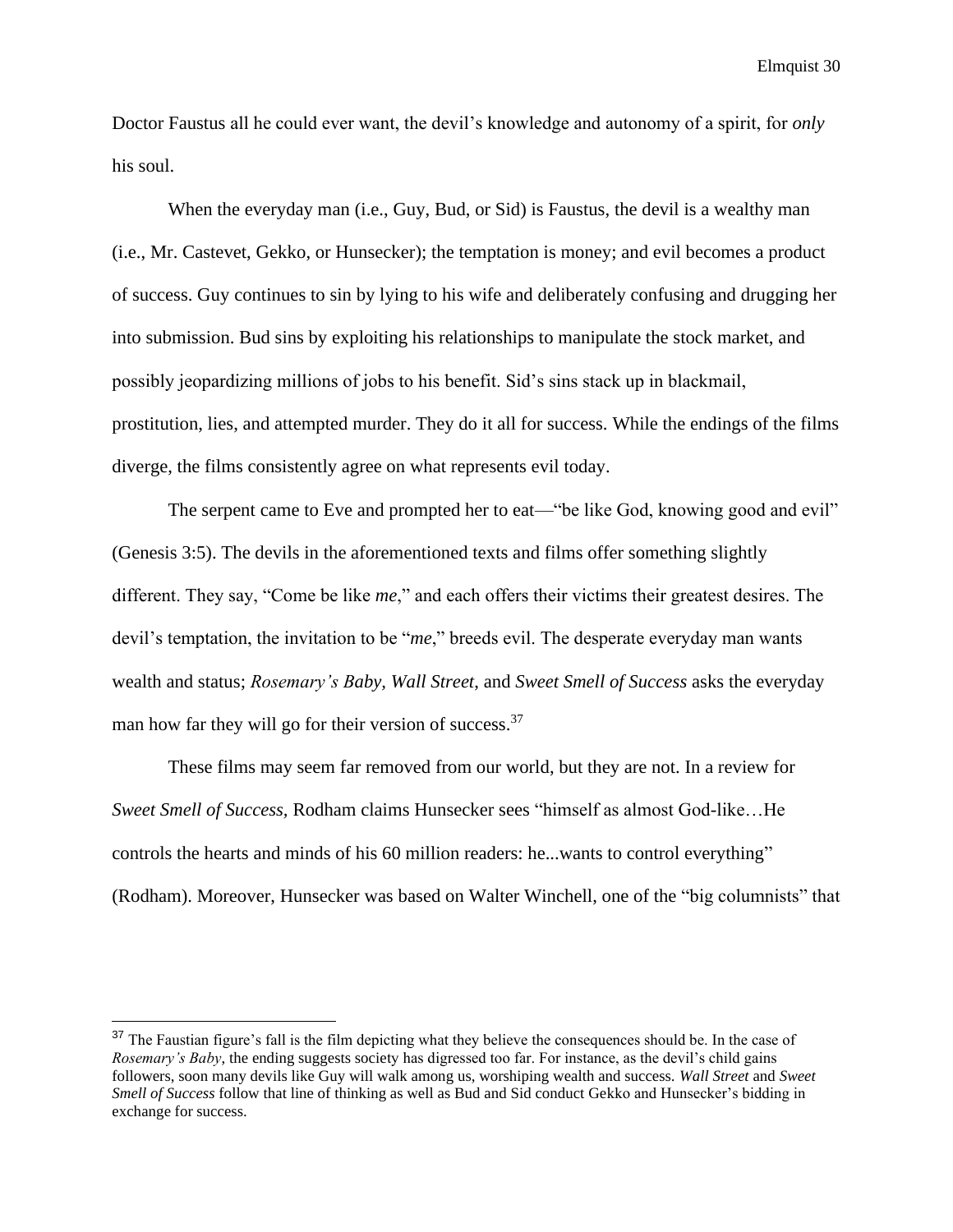was "more powerful than presidents" (Kashner).<sup>38</sup> As a result, the greatest twist in the *Sweet Smell of Success* is the realization that "the corrupt are in control of destiny" (Rodham). In a 2010-piece revisiting *Wall Street* for the *New Statesman*, Ryan Gilbey wrote that it was a "popular myth" that Gekko, Hunsecker's counterpart, "was the villain of the piece" (Gilbey 72). Gilbey claims the movie ends without showing Gekko in jail because "[s]entimentality wins out" and it "remains too awful to be envisaged anywhere but in our imagination" (Gilbey 73). Shortly thereafter, an interview with the director Oliver Stone is featured, where Stone states "'Gekko is ruthless and impossible to stop and had no morals'" (Raphael 73).

Hunsecker does not garner many fans, however, the *power* that both he and Gekko wield tends to be admired rather than detested. The attachment to Gekko that Gilbey and many others feel can be attributed to the rise of free-market capitalism in modern days. Wagner compares "the roughneck" stockbrokers of the *Boiler Room* (2000) and their focus on being "cash rich…to compensate for the second rate status as stockbrokers and the dreams they have of being the next Gordan Gekko" (Wagner 56). In "Thoughts on Greed and Envy," Winarick comments that nobody is immune of the temptation Gekko (and Hunsecker) present, the "fantasies of unlimited power and wealth," or, "the realization that…actualization of such fantasies undermines, rather than supports, the evolutionary process and brings untold harm" (Winarick 326). Thus, it is up to the individual to reward or condemn the Gekkos and Hunseckers of the world. The free-market ideology in America's capitalist society enables many to justify and idolize behavior like Gekko and Hunsecker's.

<sup>38</sup> "The writer Michael Herr called Winchell 'the wizard of the American vicarious: gossip columnist, failed vaudevillian, power broker, and journalistic demagogue, one of the most powerful and famous men of his time…'An insecure man, he was quick to perceive slights and avenged them ruthlessly" (Kashner).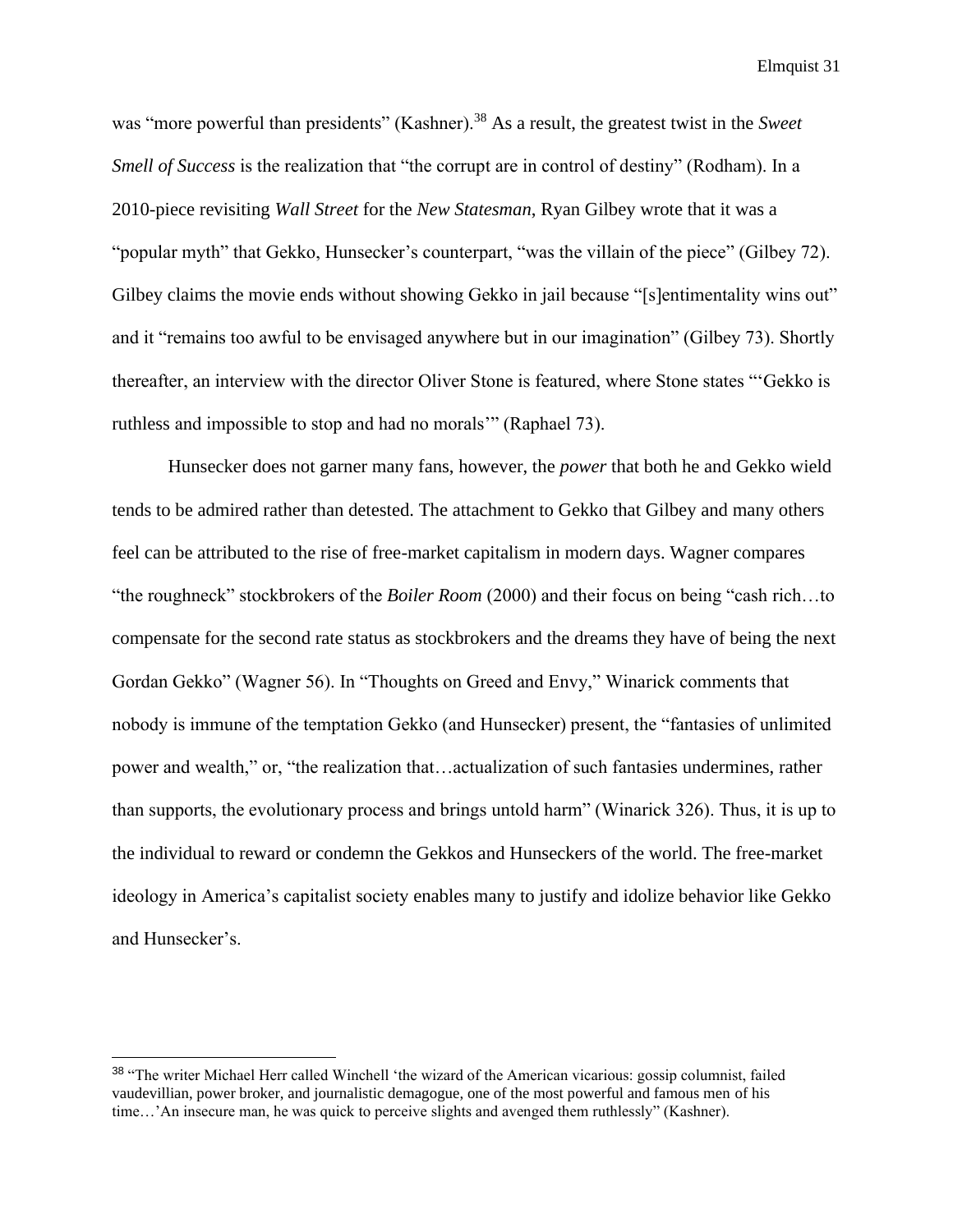*Rosemary's Baby* is similar in its depiction as it questions the fall of Western morality in exchange for wealth and success. Unlike Gekko and Hunsecker, the devil himself has trouble gaining sympathy from his audience. However, Guy's liberalism allows him to justify his immoral actions. Rosemary and Guy represent a young all-American couple in Manhattan; they are attractive and likable, but not religious. In turn, *Rosemary's Baby* illustrates how the traditional moral authority is falling apart. In its wake, the film moves to accept Satan as its savior and wealth and fame as the ultimate goal through Rosemary's acceptance of her baby and Guy's success.

The three films turn "the American dream into a living hell" (Quinlan) when the Faustian figures face the repercussions of their deals. The evil shown is wrapped in a bow, or clean-cut in a suit, promising wealth and success. In a society run by capitalism, where wealth rules and the poor are exploited for the wealthy's gain, these films critique America's money-first mentality. In reality, the world continues to function on materialistic means, often trading morality for success. The audience watches in either horror or admiration as the everyday man either climbs his way to the top or dramatically tumbles down. In the films' varying endings, the Faustian figure asks the audience to turn inward and ask: "Do you remember the difference between good and evil?"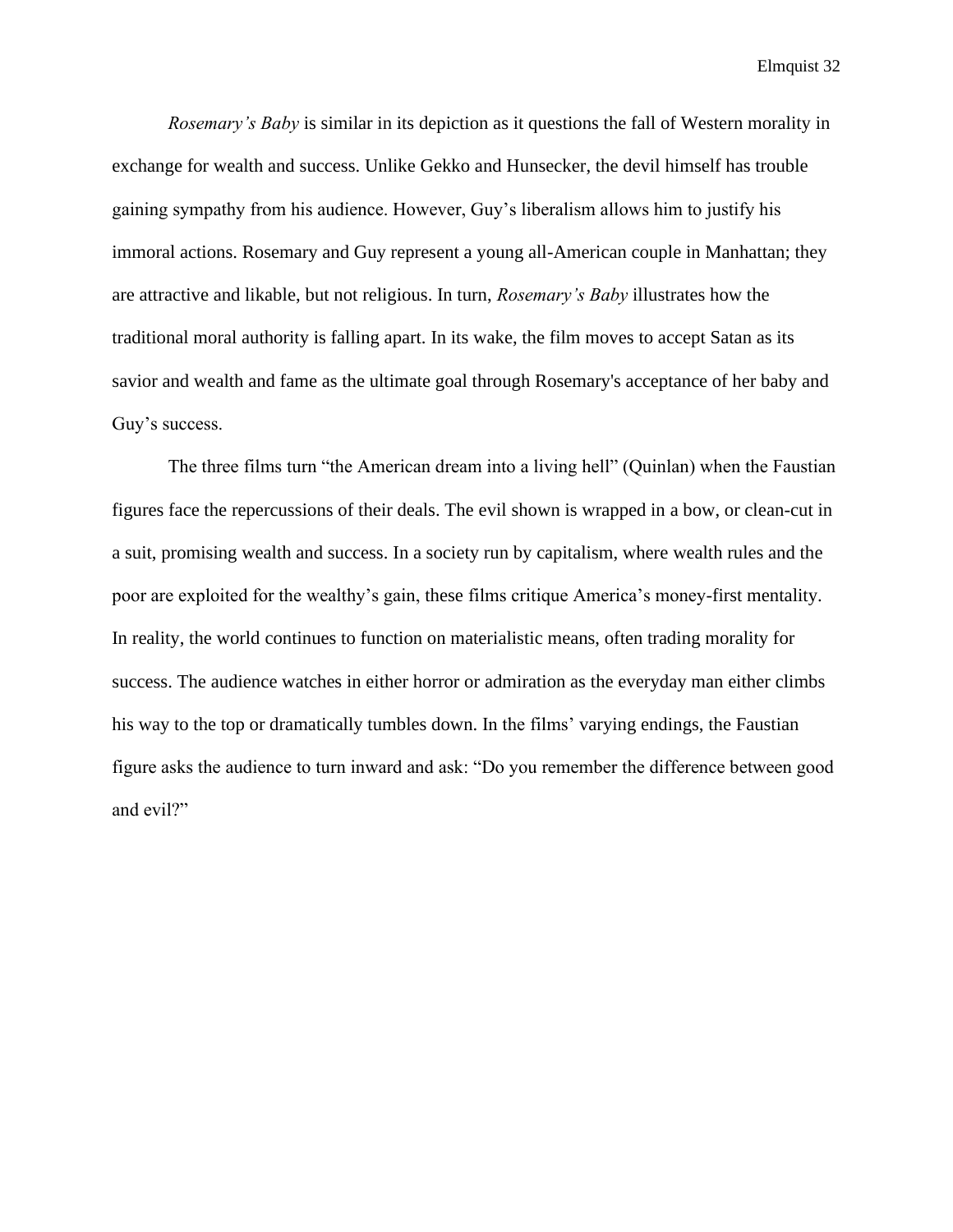#### Works Cited

- Andrews, Richard. "Nobody Loves an Albatross." *The Harvard Crimson*, The Harvard Crimson, Inc., 5 Dec. 1963[,](https://www.thecrimson.com/article/1963/12/5/nobody-loves-an-albatross-pdespite-the/) [https://www.thecrimson.com/article/1963/12/5/nobody-loves-an](https://www.thecrimson.com/article/1963/12/5/nobody-loves-an-albatross-pdespite-the/)[albatross-pdespite-the/](https://www.thecrimson.com/article/1963/12/5/nobody-loves-an-albatross-pdespite-the/)
- Britannica, The Editors of Encyclopedia. "Luther". *Encyclopedia Britannica*, 5 Feb. 2018[,](https://www.britannica.com/topic/Luther) [https://www.britannica.com/topic/Luther.](https://www.britannica.com/topic/Luther)
- British Library. "The English Faustbuch, 1592." *British Library*, British Library, 2022, https://www.bl.uk/collection-items/the-english-faustbuch-1592.
- Calvin, John. "CHAPTER 21: OF THE ETERNAL ELECTION, BY WHICH GOD HAS PREDESTINATED SOME TO SALVATION, AND OTHERS TO DESTRUCTION." *Institutes of the Christian Religion*, translated by Henry Beveridge, Christian Classics Ethereal Library, 1845, pp. 766–775, https://ccel.org/ccel/calvin/institutes/institutes.
- Coontz, Stephanie. "The World Historical Transformation of Marriage." *Journal of Marriage and Family*, vol. 66, no. 4, 2004, pp. 974–79, http://www.jstor.org/stable/3600171.
- Coogan, Michael D., editor. *The New Oxford Annotated Bible*. New Revised Standard Version With The Apocrypha. Fourth Edition. New York: Oxford University Press, 2010.
- Davidson, Clifford, et al., editors. *Mary of Nijmegen*: The ca. 1518 Translation and the Middle Dutch Analogue, Mariken van Nieumeghen. Medieval Institute Publications, 2016, [https://doi.org/10.2307/j.ctvd1c8k3.](https://doi.org/10.2307/j.ctvd1c8k3)
- "Definition of Financialization." *Oxford University Press*. Lexico.com. 2022. [https://www.lexico.com/en/definition/financialization.](https://www.lexico.com/en/definition/financialization)
- Driscoll, James F. "Terrestrial Paradise." The Catholic Encyclopedia. Vol. 14. New York: Robert Appleton Company, 1912. <http://www.newadvent.org/cathen/14519a.htm>.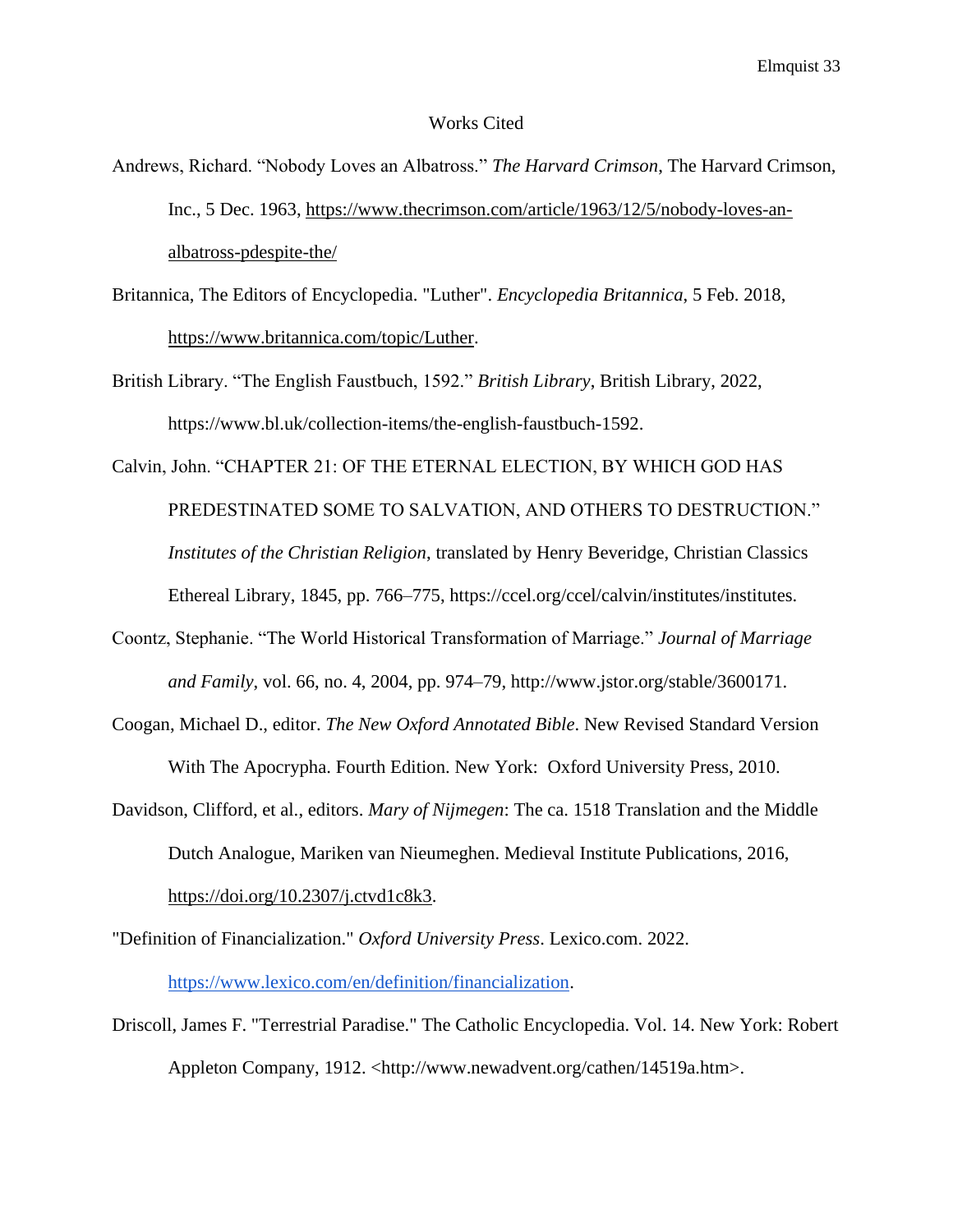Gilbey, Ryan. "The Money Will Roll Right In." New Statesman, vol. 139, no. 5021, Oct. 2010, pp. 72–74. EBSCOhost,

https://search.ebscohost.com/login.aspx?direct=true&AuthType=sso&db=asn&AN=5409 7272&site=ehost-live.

- Goethe, Johann Wolfgang von. *Faust*. Translated by Albert G. Latham, J.M. Dent & Company, 1911.
- Harent, Stéphane. "Original Sin." *The Catholic Encyclopedia*. Vol. 11. New York: Robert Appleton Company, 1911. [<http://www.newadvent.org/cathen/11312a.htm>](http://www.newadvent.org/cathen/11312a.htm).
- Jones, Jeffrey M. "How Religious Are Americans?" *Gallup*, Gallup, Inc., 23 Dec. 2021, https://news.gallup.com/poll/358364/religious-americans.aspx.
- Jones, Jeffrey M. "U.S. Church Membership Falls Below Majority for First Time." *Gallup*, Gallup, Inc., 29 Mar. 2021, https://news.gallup.com/poll/341963/church-membershipfalls-below-majority-first-time.aspx.
- Kashner, Sam. "A Movie Marked Danger." *Vanity Fair*, Condé Nast, 7 April 2010, <https://www.vanityfair.com/hollywood/2010/04/movie-marked-danger-200004>
- Kent, William. "Devil." *The Catholic Encyclopedia*. Vol. 4. New York: Robert Appleton Company, 1908. <http://www.newadvent.org/cathen/04764a.htm>.
- Legal Information Institute. "Insider Trading." *Legal Information Institute*, Cornell Law School, 2022, https://www.law.cornell.edu/wex/insider\_trading.
- Maher, Michael. "Free Will." *The Catholic Encyclopedia.* Vol. 6. New York: Robert Appleton Company, 1909. <http://www.newadvent.org/cathen/06259a.htm>.
- Marie, Ana. "Tensions High at 1969 Conference on Marijuana." *WNYC*, 20 Apr. 2017[,](https://www.wnyc.org/story/tensions-high-1969-conference-marijuana/) [https://www.wnyc.org/story/tensions-high-1969-conference-marijuana/.](https://www.wnyc.org/story/tensions-high-1969-conference-marijuana/)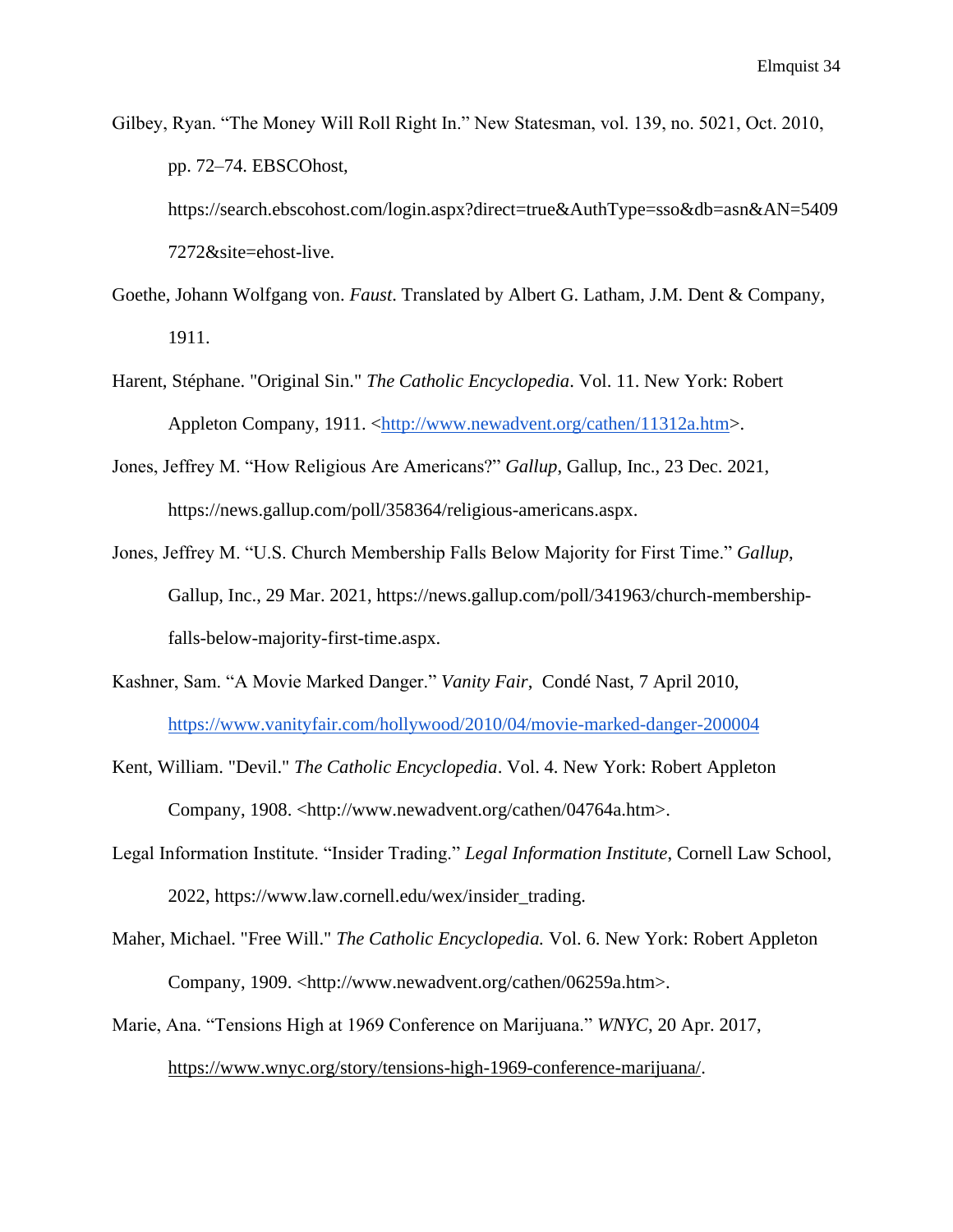- Park, Ed. "Rosemary's Baby: 'It's Alive.'" *The Criterion Collection*, 30 Oct. 2012, https://www.criterion.com/current/posts/2535-rosemary-s-baby-it-s-alive.
- Pfeiffer, Lee. "Sweet Smell of Success". *Encyclopedia Britannica*, 13 Apr. 2017, https://www.britannica.com/topic/Sweet-Smell-of-Success-film-1957.
- Pfeiler, William K. (ed.) *The Historie of the Damnable Life and Deserved Death of Doctor John Faustus,* Notre Dame, IN: Univ. of Notre Dame Press (1963) <http://name.umdl.umich.edu/A00579.0001.001>
- Pope, Hugh. "Angels." *The Catholic Encyclopedia*. Vol. 1. New York: Robert Appleton Company, 1907. <http://www.newadvent.org/cathen/01476d.htm>.
- Rafferty, Terrence. "Noir and the City: Dark, Dangerous, Corrupt and Sexy." *New York Times*, 22 July 2007, p. AR11(L). *Gale General OneFile*, link.gale.com/apps/doc/A166662122/ITOF?u=nysl\_ca\_skidmore&sid=bookmark-ITOF&xid=cf79d211.
- Raphael, Amy. *Oliver Stone: the making of Wall Street. New Statesman*, vol. 139, no. 5021, Oct. 2010, pp. 73. EBSCOhost,

[https://search.ebscohost.com/login.aspx?direct=true&AuthType=sso&db=asn&AN=5409](https://search.ebscohost.com/login.aspx?direct=true&AuthType=sso&db=asn&AN=54097272&site=ehost-live) [7272&site=ehost-live.](https://search.ebscohost.com/login.aspx?direct=true&AuthType=sso&db=asn&AN=54097272&site=ehost-live)

- Quinlan, Sean M. "Demonizing the Sixties: Possession Stories and the Crisis of Religious and Medical Authority in Post-Sixties American Popular Culture." T*he Journal of American Culture,* vol. 37, no. 3, 14 Sept. 2014, pp. 314–330. Wiley Online Library, https://doi.org/10.1111/jacc.12218.
- Rafferty, Terrence. "Noir and the City: Dark, Dangerous, Corrupt and Sexy." *New York Times*, 22 July 2007, p. AR11(L). *Gale General OneFile*,